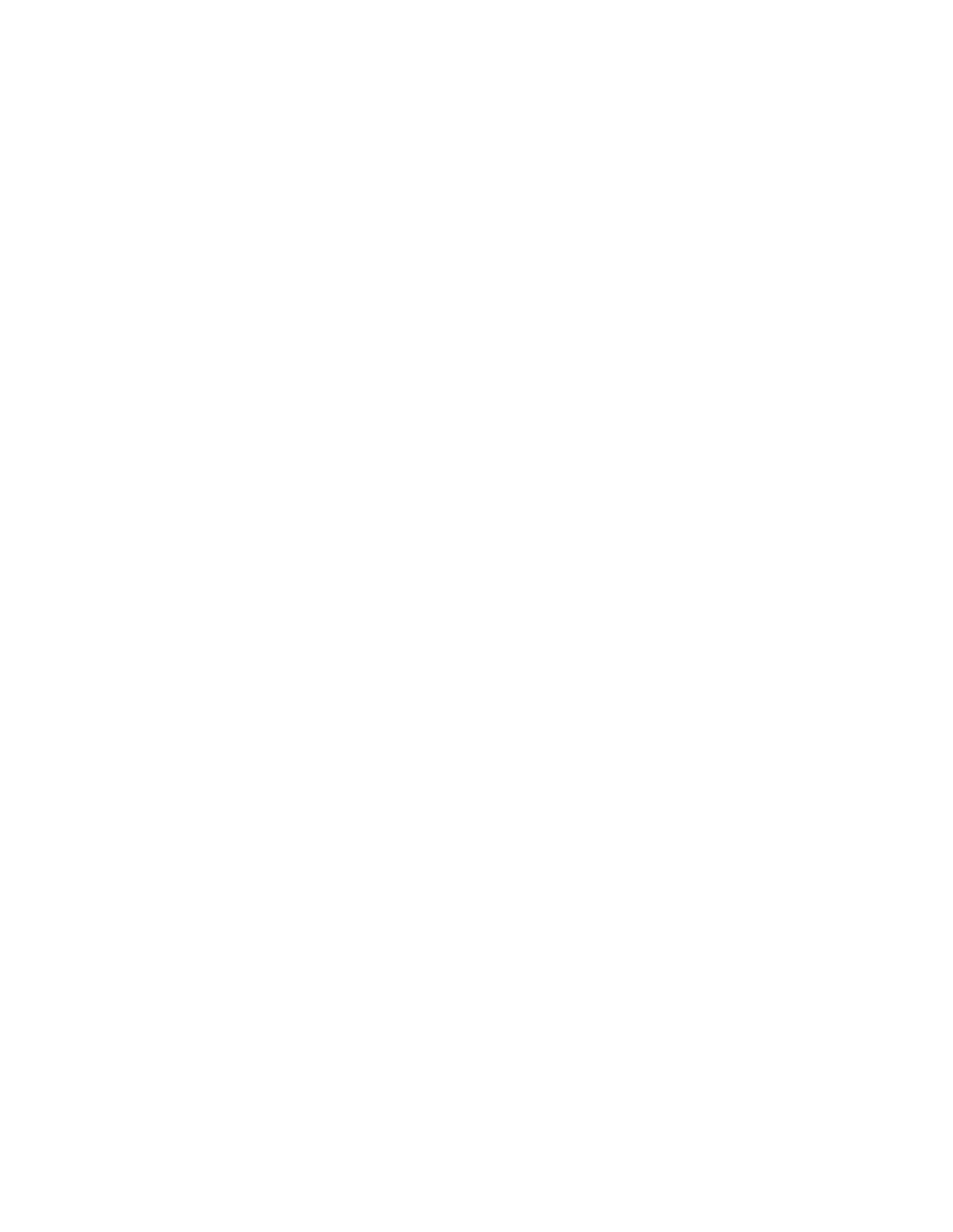# **EXECUTIVE SUMMARY**

Sexual relationships between members of the same sex expose gays, lesbians and bisexuals to extreme risks of sexually transmitted diseases (STDs), physical injuries, mental disorders and even a shortened life span. There are five major distinctions between gay and heterosexual relationships, with specific medical consequences. They are:

#### **• Levels of Promiscuity**

Prior to the AIDS epidemic, a 1978 study found that 75 percent of white, gay males claimed to have had more than 100 lifetime male sex partners: 15 percent claimed 100-249 sex partners; 17 percent claimed 250-499; 15 percent claimed 500- 999; and 28 percent claimed more than 1,000 lifetime male sex partners. Levels of promiscuity subsequently declined, but some observers are concerned that promiscuity is again approaching the levels of the 1970s. The medical consequence of this promiscuity is that gays have a greatly increased likelihood of contracting HIV/AIDS, syphilis and other STDs.

Similar extremes of promiscuity have not been documented among lesbians. However, an Australian study found that 93 percent of lesbians reported having had sex with men, and lesbians were 4.5 times more likely than heterosexual women to have had more than 50 lifetime male sex partners. Any degree of sexual promiscuity carries the risk of contracting STDs.

#### **• Physical Health**

Common sexual practices among gay men lead to numerous STDs and physical injuries, some of which are virtually unknown in the heterosexual population. Lesbians are also at higher risk for

STDs. In addition to diseases that may be transmitted during lesbian sex, a study at an Australian STD clinic found that lesbians were three to four times more likely than heterosexual women to have sex with men who were high-risk for HIV.

#### **• Mental Health**

It is well established that there are high rates of psychiatric illnesses, including depression, drug abuse, and suicide attempts, among gays and lesbians. This is true even in the Netherlands, where gay, lesbian and bisexual (GLB) relationships are far more socially acceptable than in the U.S. Depression and drug abuse are strongly associated with risky sexual practices that lead to serious medical problems.

**• Life Span**

The only epidemiological study to date on the life span of gay men concluded that gay and bisexual men lose up to 20 years of life expectancy.

**• Monogamy**

Monogamy, meaning long-term sexual fidelity, is rare in GLB relationships, particularly among gay men. One study reported that 66 percent of gay couples reported sex outside the relationship within the first year, and nearly 90 percent if the relationship lasted five years.

Encouraging people to engage in risky sexual behavior undermines good health and can result in a shortened life span. Yet that is exactly what employers and governmental entities are doing when they grant GLB couples benefits or status that make GLB relationships appear more socially acceptable.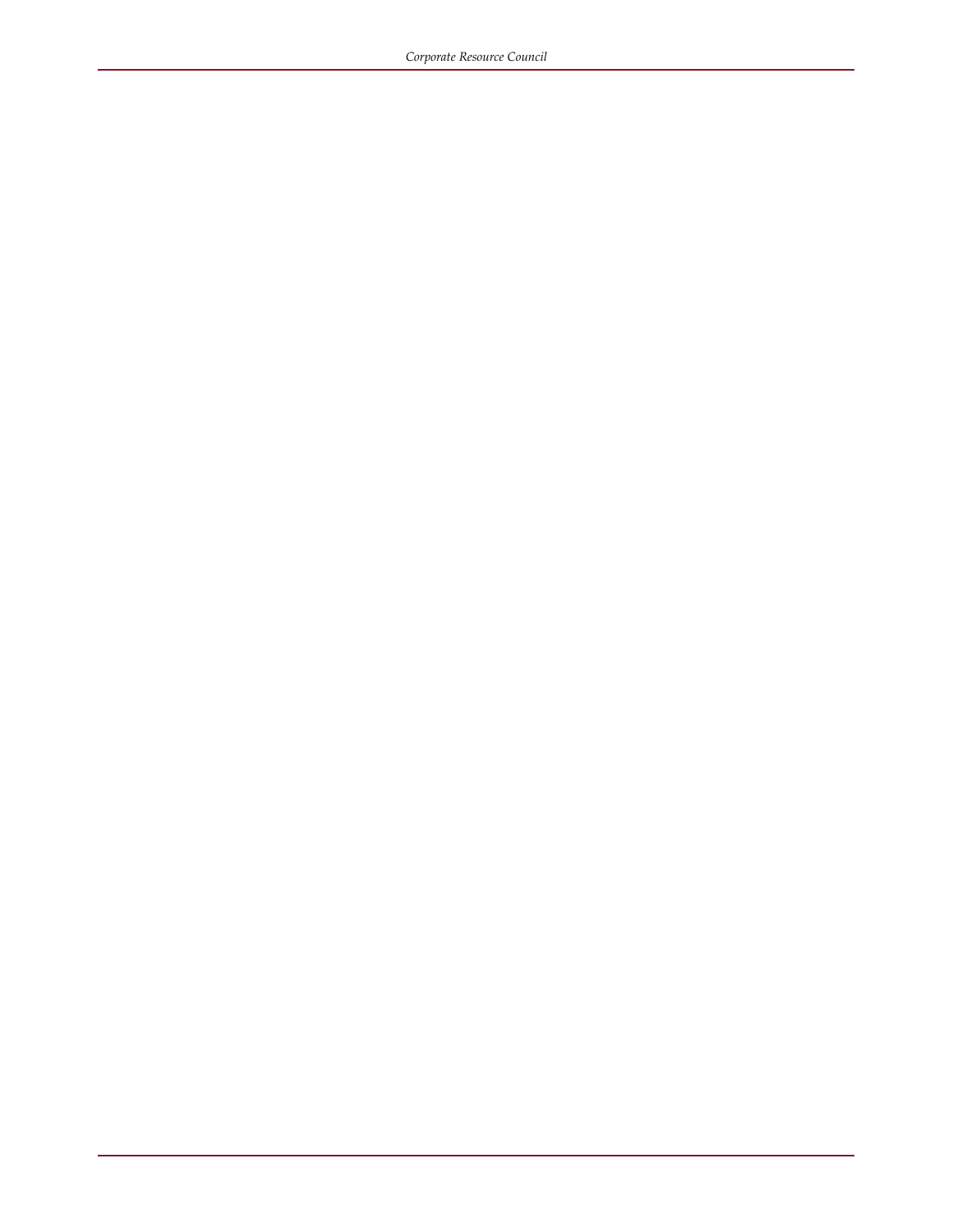# **THE HEALTH RISKS OF GAY SEX**

#### **INTRODUCTION**

Back in the early 1980s, while working at Beth Israel Hospital, I vividly remember seeing healthy young gay men dying of a mysterious disease that researchers only later identified as a sexually transmitted disease—AIDS. Over the years, I've seen many patients with that diagnosis die.

As a physician, it is my duty to assess behaviors for their impact on health and wellbeing. When something is beneficial, such as exercise, good nutrition, or adequate sleep, it is my duty to recommend it. Likewise, when something is harmful, such as smoking, overeating, alcohol or drug abuse, it is my duty to discourage it.

When sexual activity is practiced outside of marriage, the consequences can be quite serious. Without question, sexual promiscuity frequently spreads diseases, from trivial to serious to deadly. In fact, the Centers for Disease Control and Prevention estimates that 65 million Americans have an incurable sexually transmitted disease (STD).<sup>1</sup>

There are differences between men and women in the consequences of same-sex activity. But most importantly, the consequences of homosexual activity are distinct from the consequences of heterosexual activity. As a physician, it is my duty to inform patients of the health risks of gay sex, and to discourage them from indulging in harmful behavior.

### **I. DIFFERENCES BETWEEN HOMOSEXUAL AND HETEROSEXUAL RELATIONSHIPS**

The current media portrayal of gay and lesbian relationships is that they are as healthy, stable and loving as heterosexual marriages—or even more so.<sup>2</sup> Medical associations are promoting somewhat similar messages.3 Nevertheless, there are at least five major areas of differences between gay and heterosexual relationships, each with specific medical consequences. Those differences include:

- A. Levels of promiscuity
- B. Physical health
- C. Mental health
- D. Life span
- E. Definition of "monogamy"

#### **A. Promiscuity**

Gay author Gabriel Rotello notes the perspective of many gays that "Gay liberation was founded . . . on a 'sexual brotherhood of promiscuity,' and any abandonment of that promiscuity would amount to a 'communal betrayal of gargantuan proportions.'"4 Rotello's perception of gay promiscuity, which he criticizes, is consistent with survey results. A far-ranging study of homosexual men published in 1978 revealed that 75 percent of self-identified, white, gay men admitted to having sex with more than 100 different males in their lifetime: 15 percent claimed 100-249 sex partners; 17 percent claimed 250- 499; 15 percent claimed 500-999; and 28 percent claimed more than 1,000 lifetime male sex partners.5 By 1984, after the AIDS epidemic had taken hold, homosexual men were reportedly curtailing promiscuity, but not by much. Instead of more than 6 partners per month in 1982, the average non-monogamous respondent in San Francisco reported having about 4 partners per month in 1984.<sup>6</sup>

In more recent years, the U.S. Centers for Disease Control has reported an upswing in promiscuity, at least among young homosexual men in San Francisco. From 1994 to 1997, the percentage of homosexual men reporting multiple partners and unprotected anal sex rose from 23.6 percent to 33.3 percent, with the largest increase among men under 25.7 Despite its continuing incurability, AIDS no longer seems to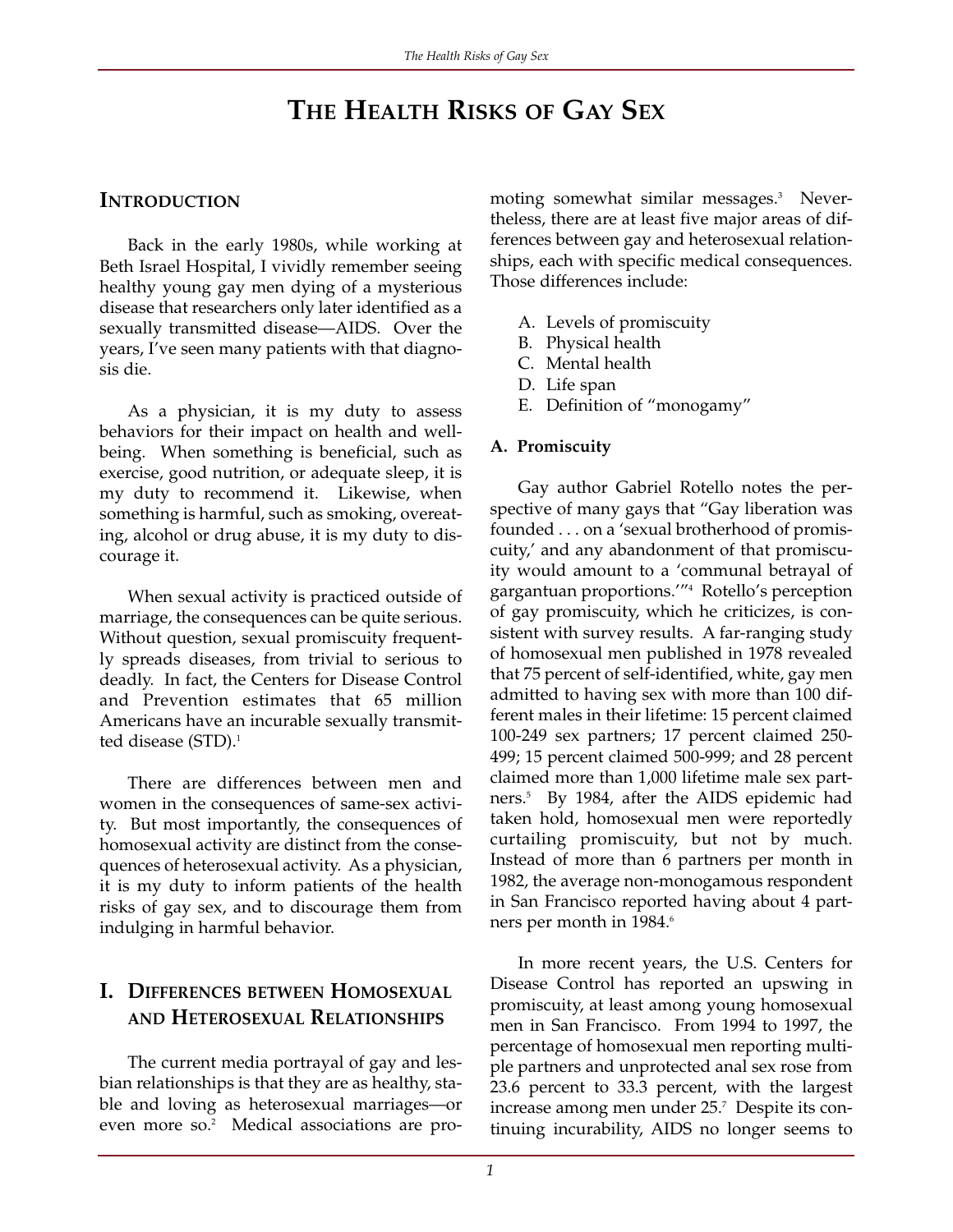deter individuals from engaging in promiscuous gay sex.<sup>8</sup>

The data relating to gay promiscuity were obtained from self-identified gay men. Some advocates argue that the average would be lower if closeted homosexuals were included in the statistics.9 That is likely true, according to data obtained in a 2000 survey in Australia that tracked whether men who had sex with men were associated with the gay community. Men who were associated with the gay community were nearly four times as likely to have had more than 50 sex partners in the six months preceding the survey as men who were not associated with the gay community.<sup>10</sup> This may imply that it is riskier to be "out" than "closeted." Adopting a gay identity may create more pressure to be promiscuous and to be so with a cohort of other more promiscuous partners.

Excessive sexual promiscuity results in serious medical consequences—indeed, it is a recipe for transmitting disease and generating an epidemic.<sup>11</sup> The HIV/AIDS epidemic has remained a predominantly gay issue in the U.S. primarily because of the greater degree of promiscuity among gays.12 A study based upon statistics from 1986 through 1990 estimated that 20-year-old gay men had a 50 percent chance of becoming HIV positive by age 55.13 As of June 2001, nearly 64 percent of men with AIDS were men who have had sex with men.<sup>14</sup> Syphilis is also more common among gay men. The San Francisco Public Health Department recently reported that syphilis among the city's gay and bisexual men was at epidemic levels. According to the San Francisco Chronicle:

"Experts believe syphilis is on the rise among gay and bisexual men because they are engaging in unprotected sex with multiple partners, many of whom they met in anonymous situations such as sex clubs, adult bookstores, meetings through the Internet and in bathhouses. The new data will show that in the 93 cases involving gay and bisexual men this year, the group reported having 1,225 sexual partners."15

A study done in Baltimore and reported in

the Archives of Internal Medicine found that gay men contracted syphilis at three to four times the rate of heterosexuals.<sup>16</sup> Promiscuity is the factor most responsible for the extreme rates of these and other sexually transmitted diseases cited below, many of which result in a shortened life span for men who have sex with men.

Promiscuity among lesbians is less extreme, but it is still higher than among heterosexual women. Overall, women tend to have fewer sex partners than men. But there is a surprising finding about lesbian promiscuity in the literature. Australian investigators reported that lesbian women were 4.5 times more likely to have had more than 50 lifetime male partners than heterosexual women (9 percent of lesbians versus 2 percent of heterosexual women); and 93 percent of women who identified themselves as lesbian reported a history of sex with men.17 Other studies similarly show that 75-90 percent of women who have sex with women have also had sex with men.<sup>18</sup>

#### **B. Physical Health**

Unhealthy sexual behaviors occur among both heterosexuals and homosexuals. Yet the medical and social science evidence indicate that homosexual behavior is uniformly unhealthy. Although both male and female homosexual practices lead to increases in sexually transmitted diseases, the practices and diseases are sufficiently different that they merit separate discussion.

#### **1. Male Homosexual Behavior**

Men having sex with other men leads to greater health risks than men having sex with women<sup>19</sup> not only because of promiscuity but also because of the nature of sex among men. A British researcher summarizes the danger as follows:

"Male homosexual behaviour is not simply either 'active' or 'passive,' since penile-anal, mouth-penile, and hand-anal sexual contact is usual for both partners, and mouth-anal contact is not infrequent. . . . Mouth-anal contact is the reason for the relatively high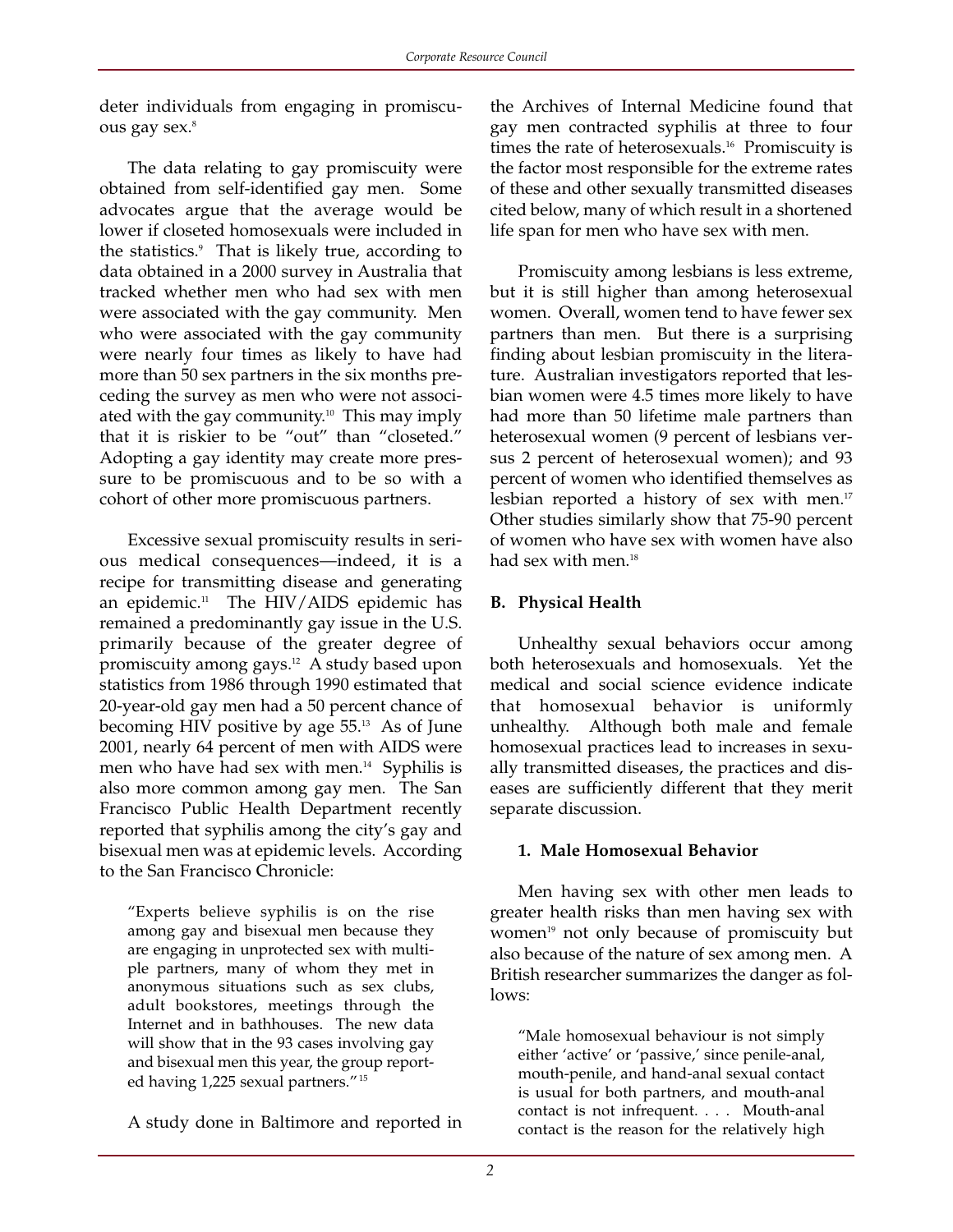incidence of diseases caused by bowel pathogens in male homosexuals. Trauma may encourage the entry of micro-organisms and thus lead to primary syphilitic lesions occurring in the anogenital area. . . . In addition to sodomy, trauma may be caused by foreign bodies, including stimulators of various kinds, penile adornments, and prostheses."20

Although the specific activities addressed below may be practiced by heterosexuals at times, homosexual men engage in these activities to a far greater extent.<sup>21</sup>

#### **a. Anal-genital**

Anal intercourse is the sine qua non of sex for many gay men.<sup>22</sup> Yet human physiology makes it clear that the body was not designed to accommodate this activity. The rectum is significantly different from the vagina with regard to suitability for penetration by a penis. The vagina has natural lubricants and is supported by a network of muscles. It is composed of a mucus membrane with a multi-layer stratified squamous epithelium that allows it to endure friction without damage and to resist the immunological actions caused by semen and sperm. In comparison, the anus is a delicate mechanism of small muscles that comprise an "exit-only" passage. With repeated trauma, friction and stretching, the sphincter loses its tone and its ability to maintain a tight seal. Consequently, anal intercourse leads to leakage of fecal material that can easily become chronic.

The potential for injury is exacerbated by the fact that the intestine has only a single layer of cells separating it from highly vascular tissue, that is, blood. Therefore, any organisms that are introduced into the rectum have a much easier time establishing a foothold for infection than they would in a vagina. The single layer tissue cannot withstand the friction associated with penile penetration, resulting in traumas that expose both participants to blood, organisms in feces, and a mixing of bodily fluids.

Furthermore, ejaculate has components that are immunosuppressive. In the course of ordinary reproductive physiology, this allows the sperm to evade the immune defenses of the female. Rectal insemination of rabbits has shown that sperm impaired the immune defenses of the recipient.<sup>23</sup> Semen may have a similar impact on humans.<sup>24</sup>

The end result is that the fragility of the anus and rectum, along with the immunosuppressive effect of ejaculate, make anal-genital intercourse a most efficient manner of transmitting HIV and other infections. The list of diseases found with extraordinary frequency among male homosexual practitioners as a result of anal intercourse is alarming:

Anal Cancer Chlamydia trachomatis Cryptosporidium Giardia lamblia Herpes simplex virus Human immunodeficiency virus Human papilloma virus Isospora belli Microsporidia Gonorrhea Viral hepatitis types B & C Syphilis<sup>25</sup>

Sexual transmission of some of these diseases is so rare in the exclusively heterosexual population as to be virtually unknown. Others, while found among heterosexual and homosexual practitioners, are clearly predominated by those involved in homosexual activity. Syphilis, for example is found among heterosexual and homosexual practitioners. But in 1999, King County, Washington (Seattle), reported that 85 percent of syphilis cases were among self-identified homosexual practitioners.<sup>26</sup> And as noted above, syphilis among homosexual men is now at epidemic levels in San Francisco.<sup>27</sup>

A 1988 CDC survey identified 21 percent of all Hepatitis B cases as being homosexually transmitted while 18 percent were heterosexually transmitted.28 Since homosexuals comprise such a small percent of the population (only 1-3 percent), $29$  they have a significantly higher rate of infection than heterosexuals.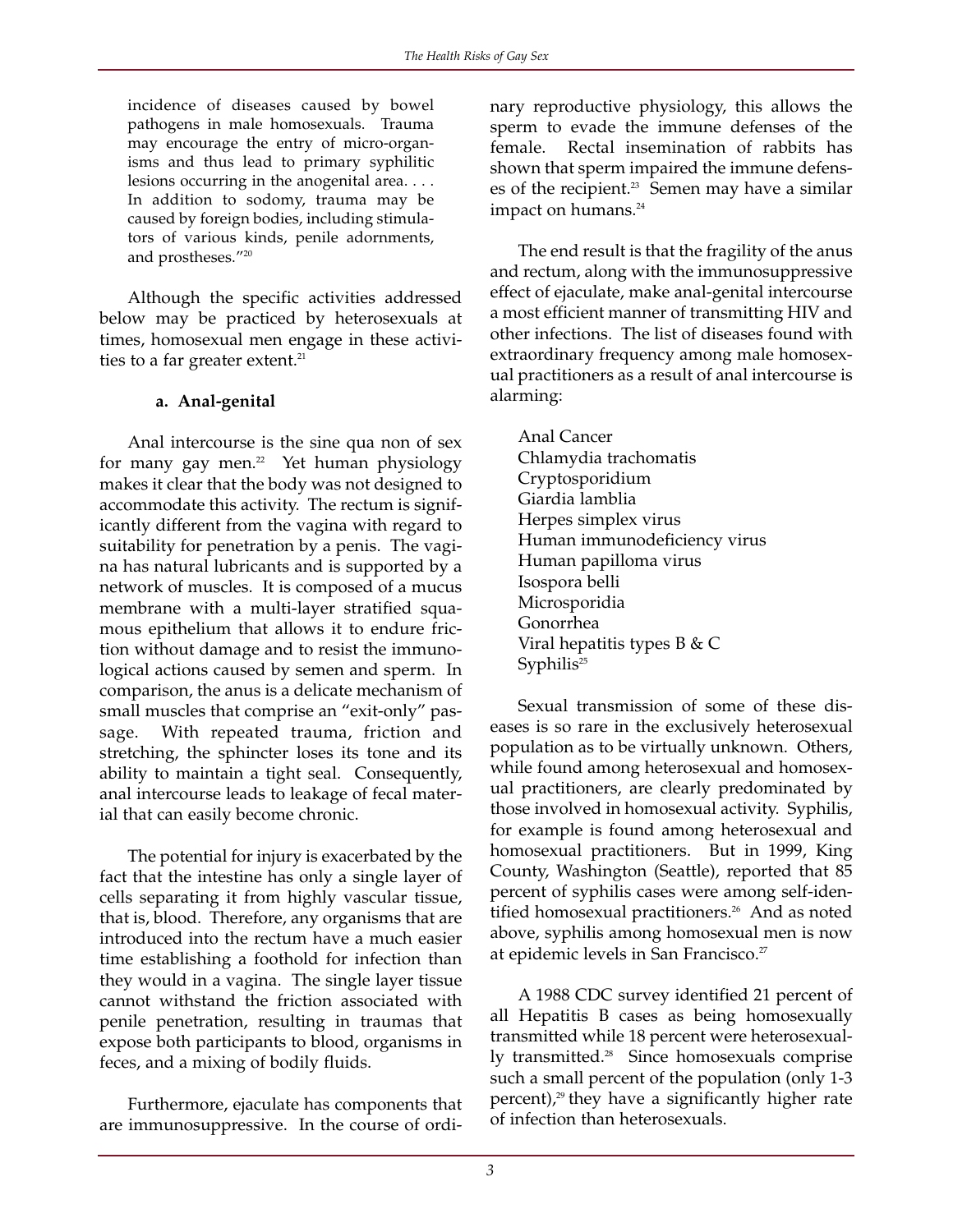Anal intercourse also puts men at significant risk for anal cancer. Anal cancer is the result of infection with some subtypes of human papilloma virus (HPV), which are known viral carcinogens. Data as of 1989 showed the rates of anal cancer in male homosexual practitioners to be 10 times that of heterosexual males, and growing.30 Thus, the prevalence of anal cancer among gay men is of great concern. For those with AIDS, the rates are doubled.<sup>31</sup>

Other physical problems associated with anal intercourse are:

hemorrhoids anal fissures anorectal trauma retained foreign bodies. 32

#### **b. Oral-anal**

There is an extremely high rate of parasitic and other intestinal infections documented among male homosexual practitioners because of oral-anal contact. In fact, there are so many infections that a syndrome called "the Gay Bowel" is described in the medical literature.<sup>33</sup> "Gay bowel syndrome constitutes a group of conditions that occur among persons who practice unprotected anal intercourse, anilingus, or fellatio following anal intercourse."34 Although some women have been diagnosed with some of the gastrointestinal infections associated with "gay bowel," the vast preponderance of patients with these conditions are men who have sex with men.<sup>35</sup>

"Rimming" is the street name given to oralanal contact. It is because of this practice that intestinal parasites ordinarily found in the tropics are encountered in the bodies of American gay men. Combined with anal intercourse and other homosexual practices, "rimming" provides a rich opportunity for a variety of infections.

Men who have sex with men account for the lion's share of the increasing number of cases in America of sexually transmitted infections that are not generally spread through sexual contact.

These diseases, with consequences that range from severe and even life-threatening to mere annoyances, include Hepatitis A,<sup>36</sup> Giardia lamblia, Entamoeba histolytica,<sup>37</sup> Epstein-Barr virus,<sup>38</sup> Neisseria meningitides,<sup>39</sup> Shigellosis, Salmonellosis, Pediculosis, scabies and Campylobacter.40 The U.S. Centers for Disease Control (CDC) identified a 1991 outbreak of Hepatitis A in New York City, in which 78 percent of male respondents identified themselves as homosexual or bisexual.<sup>41</sup> While Hepatitis A can be transmitted by routes other than sexual, a preponderance of Hepatitis A is found in gay men in multiple states.<sup>42</sup> Salmonella is rarely associated with sexual activity except among gay men who have oral-anal and oral-genital contact following anal intercourse.43 The most unsettling new discovery is the reported sexual transmission of typhoid. This water-borne disease, well known in the tropics, only infects 400 people each year in the United States, usually as a result of ingestion of contaminated food or water while abroad. But sexual transmission was diagnosed in Ohio in a series of male sex partners of one male who had traveled to Puerto Rico.<sup>44</sup>

In America, Human Herpes Virus 8 (called Herpes Type 8 or HHV-8) is a disease found exclusively among male homosexual practitioners. Researchers have long noted that men who contracted AIDS through homosexual behavior frequently developed a previously rare form of cancer called Kaposi's sarcoma. Men who contract HIV/AIDS through heterosexual sex or intravenous drug use rarely display this cancer. Recent studies confirm that Kaposi's sarcoma results from infection with HHV-8. The New England Journal of Medicine described one cohort in San Francisco where 38 percent of the men who admitted any homosexual contact within the previous five years tested positive for this virus while none of the exclusively heterosexual men tested positive. The study predicted that half of the men with both HIV and HHV-8 would develop the cancer within 10 years.<sup>45</sup> The medical literature is currently unclear as to the precise types of sexual behavior that transmit HHV-8, but there is a suspicion that it may be transmitted via saliva.<sup>46</sup>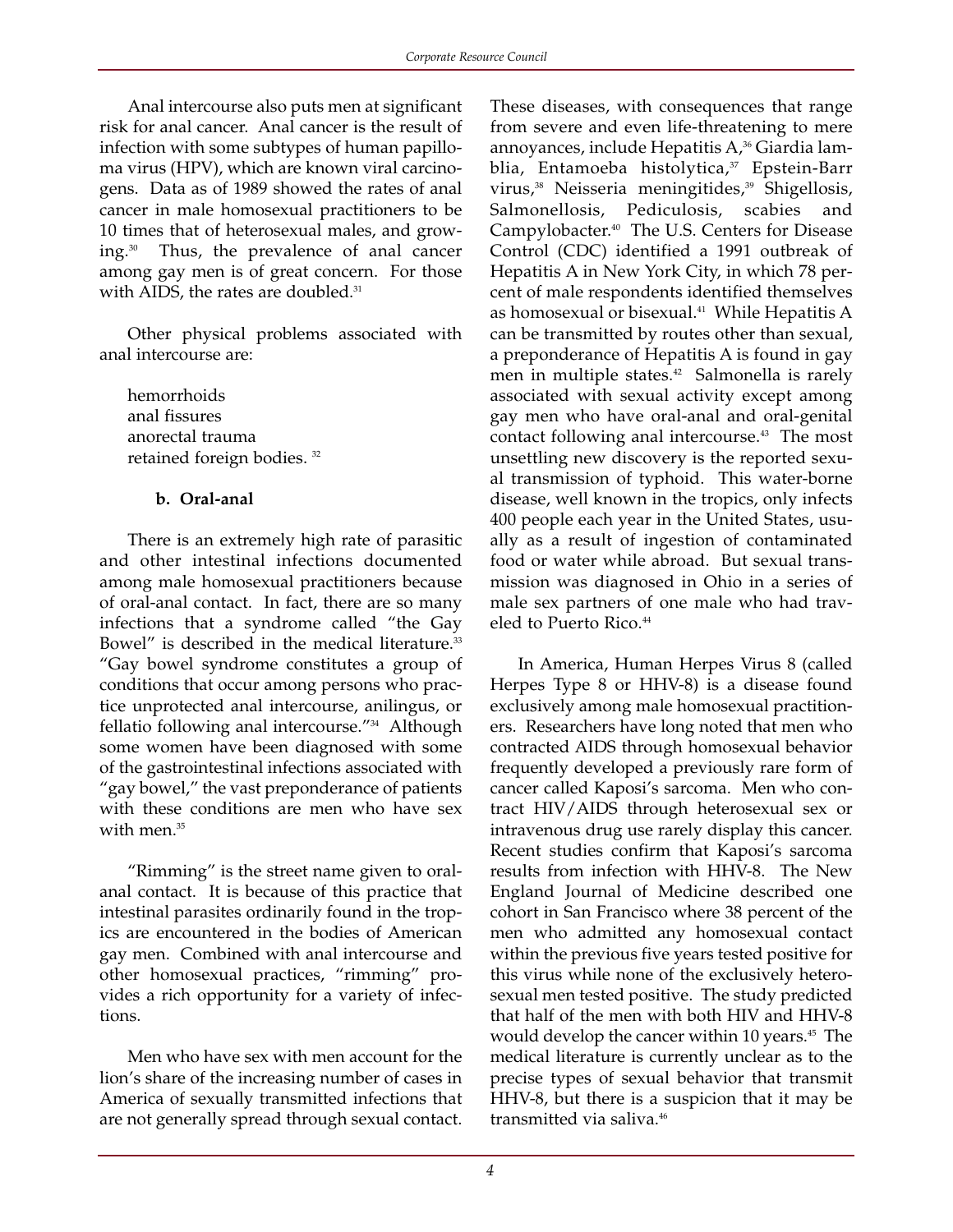#### **c. Human Waste**

Some gay men sexualize human waste, including the medically dangerous practice of coprophilia, which means sexual contact with highly infectious fecal wastes.<sup>47</sup> This practice exposes the participants to all of the risks of anal-oral contact and many of the risks of analgenital contact.

#### **d. Fisting**

"Fisting" refers to the insertion of a hand or forearm into the rectum, and is far more damaging than anal intercourse. Tears can occur, along with incompetence of the anal sphincter. The result can include infections, inflammation and, consequently, enhanced susceptibility to future STDs. Twenty-two percent of homosexuals in one survey admitted to having participated in this practice.<sup>48</sup>

#### **e. Sadism**

The sexualization of pain and cruelty is described as sadism, named for the 18th Century novelist, the Marquis de Sade. His novel *Justine* describes repeated rapes and non-consensual whippings.<sup>49</sup> Not all persons who practice sadism engage in the same activities. But a recent advertisement for a sadistic "conference" included a warning that participants might see "intentional infliction of pain [and] cutting of the skin with bleeding . . . ." Scheduled workshops included "Vaginal Fisting" (with a demonstration), "Sacred Sexuality and Cutting" with "a demonstration of a cutting with a live subject," "Rough Rope," and a "Body Harness" workshop that was to involve "demonstrating and coaching the tying of erotic body harnesses that involve the genitals, male and female."<sup>50</sup> A similar event entitled the "Vicious Valentine" occurred near Chicago on Feb. 15-17, 2002.<sup>51</sup> The medical consequences of such activities range from mild to fatal, depending upon the nature of the injuries inflicted.<sup>52</sup> As many as 37 percent of homosexuals have practiced some form of sadism.<sup>53</sup>

#### **f. Conclusion**

The consequences of homosexual activity have significantly altered the delivery of medical care to the population at-large. With the increased incidence of STD organisms in unexpected places, simple sore throat is no longer so simple. Doctors must now ask probing questions of their patients or risk making a misdiagnosis. The evaluation of a sore throat must now include questions about oral and anal sex. A case of hemorrhoids is no longer just a surgical problem. We must now inquire as to sexual practice and consider that anal cancer, rectal gonorrhea, or rectal chlamydia may be secreted in what deceptively appears to be "just hemorrhoids."54 Moreover, data shows that rectal and throat gonorrhea, for example, are without symptoms in 75 percent of cases.<sup>55</sup>

The impact of the health consequences of gay sex is not confined to homosexual practitioners. Even though nearly 11 million people in America are directly affected by cancer, compared to slightly more than three-quarters of a million with AIDS,<sup>56</sup> AIDS spending per patient is more than seven times that for cancer.<sup>57</sup> The inequity for diabetes and heart disease is even more striking.<sup>58</sup> Consequently, the disproportionate amount of money spent on AIDS detracts from research into cures for diseases that affect more people.

#### **2. Female Homosexual Behavior**

Lesbians are also at higher risk for STDs and other health problems than heterosexuals.<sup>59</sup> However, the health consequences of lesbianism are less well documented than for male homosexuals. This is partly because the devastation of AIDS has caused male homosexual activity to draw the lion's share of medical attention. But it is also because there are fewer lesbians than gay men, $60$  and there is no evidence that lesbians practice the same extremes of same-sex promiscuity as gay men. The lesser amount of medical data does not mean, however, that female homosexual behavior is without recognized pathology. Much of the pathology is associated with heterosexual activity by lesbians.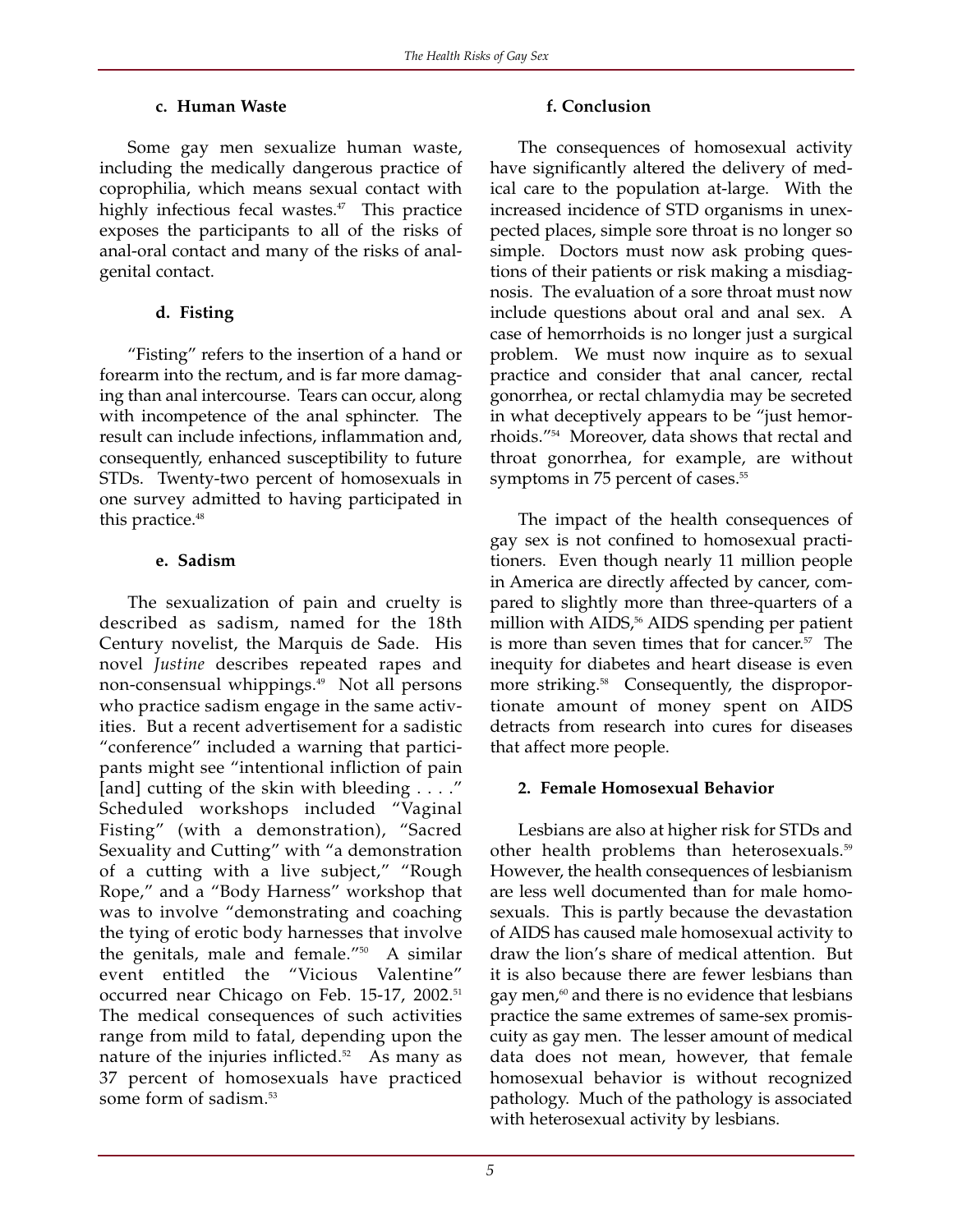Among the difficulties in establishing the pathologies associated with lesbianism is the problem of defining who is a lesbian.<sup>61</sup> Study after study documents that the overwhelming majority of self-described lesbians have had sex with men.<sup>62</sup> Australian researchers at an STD clinic found that only 7 percent of their lesbian sample had never had sexual contact with a male.<sup>63</sup>

Not only did lesbians commonly have sex with men, but with lots of men. They were 4.5 times as likely as exclusively heterosexual controls to have had more than 50 lifetime male sex partners.64 Consequently, the lesbians' median number of male partners was twice that of exclusively heterosexual women.<sup>65</sup>

Lesbians were three to four times more likely than heterosexual women to have sex with men who were high-risk for HIV disease–homosexual, bisexual, or IV drug-abusing men.<sup>66</sup> The study "demonstrates that WSW [women who have sex with women] are more likely than non-WSW to engage in recognized HIV risk behaviours such as IDU [intravenous drug use], sex work, sex with a bisexual man, and sex with a man who injects drugs, confirming previous reports."67

Bacterial vaginosis, Hepatitis B, Hepatitis C, heavy cigarette smoking, alcohol abuse, intravenous drug use, and prostitution were present in much higher proportions among female homosexual practitioners.<sup>68</sup> Intravenous drug abuse was nearly six times as common in this group.69 In one study of women who had sex only with women in the prior 12 months, 30 percent had bacterial vaginosis.<sup>70</sup> Bacterial vaginosis is associated with higher risk for pelvic inflammatory disease and other sexually transmitted infections.<sup>71</sup>

In view of the record of lesbians having sex with many men, including gay men, and the increased incidence of intravenous drug use among lesbians, lesbians are not low risk for disease. Although researchers have only recently begun studying the transmission of STDs among lesbians, diseases such as "crabs," genital warts, chlamydia and herpes have been reported.72 Even women who have never had sex with men have been found to have HPV, trichomoniasis and anogenital warts.73

#### **C. Mental Health**

#### **1. Psychiatric Illness**

Multiple studies have identified high rates of psychiatric illness, including depression, drug abuse and suicide attempts, among selfprofessed gays and lesbians.<sup>74</sup> Some proponents of GLB rights have used these findings to conclude that mental illness is induced by other people's unwillingness to accept same-sex attraction and behavior as normal. They point to homophobia, effectively defined as any opposition to or critique of gay sex, as the cause for the higher rates of psychiatric illness, especially among gay youth.<sup>75</sup> Although homophobia must be considered as a potential cause for the increase in mental health problems, the medical literature suggests other conclusions.

An extensive study in the Netherlands undermines the assumption that homophobia is the cause of increased psychiatric illness among gays and lesbians. The Dutch have been considerably more accepting of same-sex relationships than other Western countries—in fact, same-sex couples now have the legal right to marry in the Netherlands.<sup>76</sup> So a high rate of psychiatric disease associated with homosexual behavior in the Netherlands means that the psychiatric disease cannot so easily be attributed to social rejection and homophobia.

The Dutch study, published in the Archives of General Psychiatry, did indeed find a high rate of psychiatric disease associated with same-sex sex. $\pi$ Compared to controls who had no homosexual experience in the 12 months prior to the interview, males who had any homosexual contact within that time period were much more likely to experience major depression, bipolar disorder, panic disorder, agoraphobia and obsessive compulsive disorder. Females with any homosexual contact within the previous 12 months were more often diagnosed with major depression, social phobia or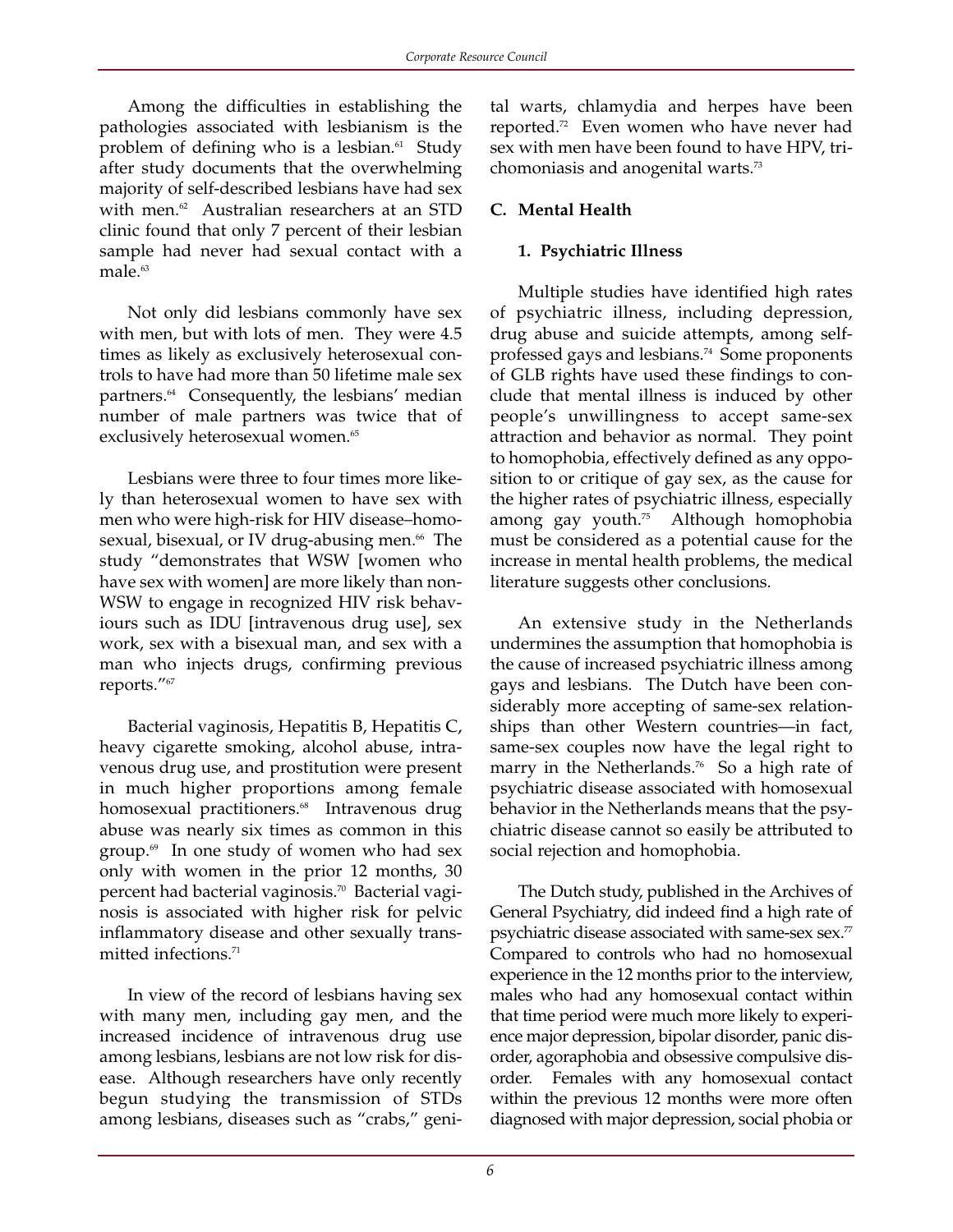alcohol dependence. In fact, those with a history of homosexual contact had higher rates of nearly all psychiatric pathologies measured in the study.<sup>78</sup> The researchers found "that homosexuality is not only associated with mental health problems during adolescence and early adulthood, as has been suggested, but also in later life."79 Researchers actually fear that methodological features of "the study might underestimate the differences between homosexual and heterosexual people."<sup>80</sup>

The Dutch researchers concluded, "this study offers evidence that homosexuality is associated with a higher prevalence of psychiatric disorders. The outcomes are in line with findings from earlier studies in which less rigorous designs have been employed."81 The researchers offered no opinion as to whether homosexual behavior causes psychiatric disorders, or whether it is the result of psychiatric disorders.

#### **2. Reckless Sexual Behavior**

Depression and drug abuse can lead to reckless sexual behavior, even among those who are most likely to understand the deadly risks. In an article that was part of a series on "AIDS at 20," the New York Times reported the risks that many gay men take. One night when a gay HIV prevention educator named Seth Watkins got depressed, he met an attractive stranger, had anal intercourse without a condom—and became HIV positive. In spite of his job training, the HIV educator nevertheless employed the psychological defense of "denial" in explaining his own sexual behavior:

"[L]ike an increasing number of gay men in San Francisco and elsewhere, Mr. Watkins sometimes still puts himself and possibly other people at risk. 'I don't like to think about it because I don't want to give anyone H.I.V.,' Mr. Watkins said."82

Another gay man named Vince, who had never before had anal intercourse without a condom, went to a sex club on the spur of the moment when he got depressed, and had unprotected sex:

"I was definitely in a period of depression . . . . And there was just something about that particular circumstance and that particular person. I don't know how to describe it. It just appealed to me; it made it seem like it was all right."<sup>83</sup>

Some of the men interviewed by the New York Times are deliberately reckless. One fatalistic gay man with HIV makes no apology for putting other men at risk:

"The prospect of going through the rest of your life having to cover yourself up every time you want to get intimate with someone is an awful one. . . . Now I've got H.I.V. and I don't have to worry about getting it," he said. "There is a part of me that's relieved. I was tired of always having to be careful, of this constant diligence that has to be paid to intimacy when intimacy should be spontaneous."84

After admitting to almost never using condoms he adds:

"There is no such thing as safe sex. . . . If people want to use condoms, they can. I didn't go out and purposely get H.I.V. Accidents happen."85

Other reports show similar disregard for the safety of self and others. A 1998 study in Seattle found that 10 percent of HIV-positive men admitted they engaged in unprotected anal sex, and the percentage doubled in 2000.<sup>86</sup> According to a study of men who attend gay "circuit" parties, $s<sub>7</sub>$  the danger at such events is even greater. Ten percent of the men surveyed expected to become HIV-positive in their lifetime. Researchers discovered that 17 percent of the circuit party attendees surveyed were already HIV positive.<sup>88</sup> Two thirds of those attending circuit parties had oral or anal sex, and 28 percent did not use condoms.<sup>89</sup>

In addition, drug use at circuit parties is ubiquitous. Although only 57 percent admit going to circuit parties to use drugs, 95 percent of the survey participants said they used psychoactive drugs at the most recent event they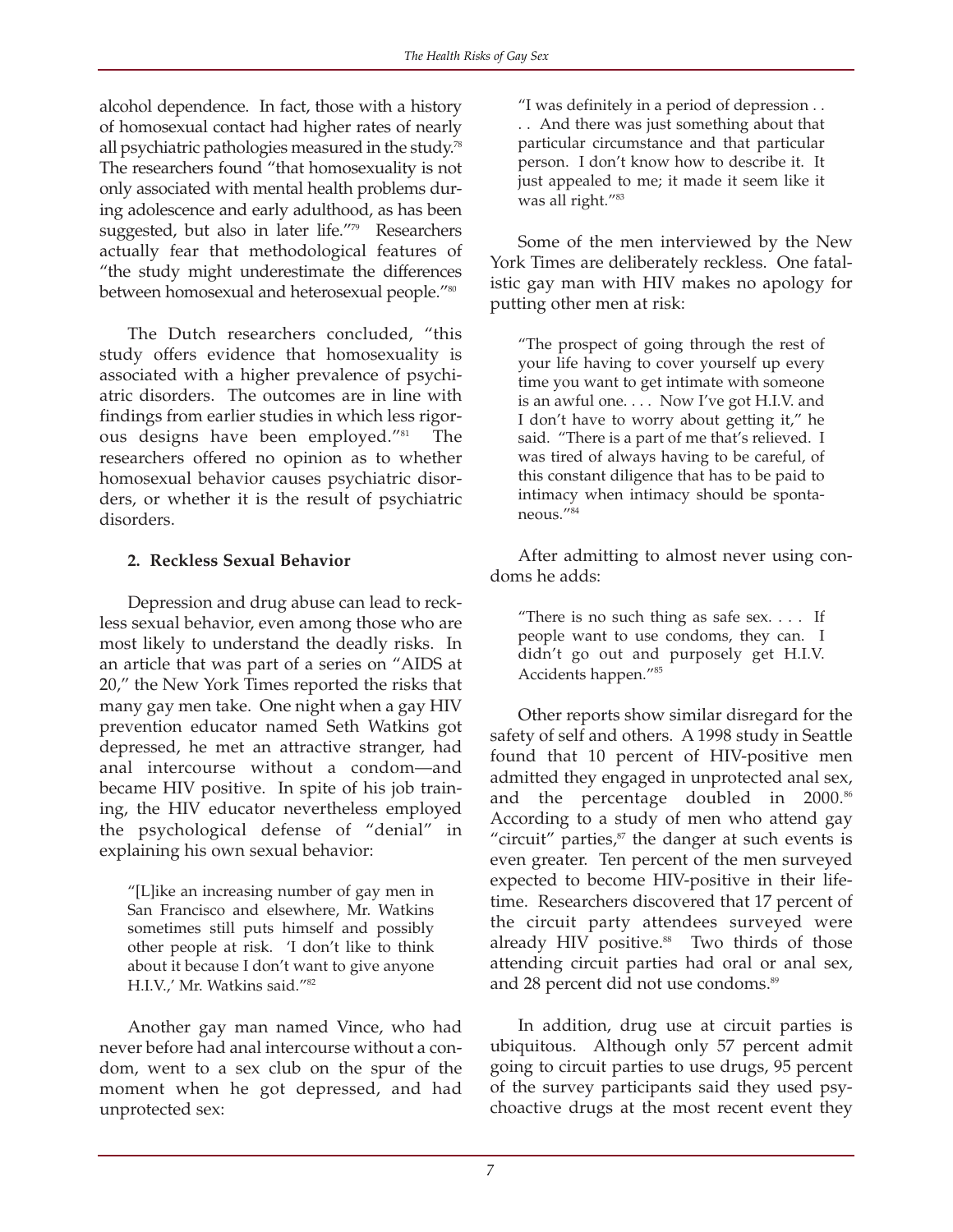attended.90 There was a direct correlation between the number of drugs used during a circuit party weekend and the likelihood of unprotected anal sex.<sup>91</sup> The researchers concluded that in view of their findings, "the likelihood of transmission of HIV and other sexually transmitted diseases among party attendees and secondary partners becomes a real public health concern."92

Good mental health would dictate foregoing circuit parties and other risky sex. But neither education nor adequate access to health care is a deterrent to such reckless behavior. "Research at the University of New South Wales found well-educated professional men in early middle age—those who experienced the AIDS epidemic of the 1980s—are most likely not to use a condom."93

#### **D. Shortened Life Span**

The greater incidence of physical and mental health problems among gays and lesbians has serious consequences for length of life. While many are aware of the death toll from AIDS, there has been little public attention given to the magnitude of the lost years of life.

An epidemiological study from Vancouver, Canada of data tabulated between 1987 and 1992 for AIDS-related deaths reveals that male homosexual or bisexual practitioners lost up to 20 years of life expectancy. The study concluded that if 3 percent of the population studied were gay or bisexual, the probability of a 20-year-old gay or bisexual man living to 65 years was only 32 percent, compared to 78 percent for men in general.<sup>94</sup> The damaging effects of cigarette smoking pale in comparison–cigarette smokers lose on average about 13.5 years of life expectancy.95

The impact on length of life may be even greater than reported in the Canadian study. First, HIV/AIDS is underreported by as much as 15-20 percent, so it is likely that not all AIDSrelated deaths were accounted for in the study.<sup>96</sup> Second, there are additional major causes of death related to gay sex. For example, suicide rates among a San Francisco cohort were 3.4 times higher than the general U.S. male population in 1987. $\frac{97}{7}$  Other potentially fatal ailments such as syphilis, anal cancer, and Hepatitis B and C also affect gay and bisexual men disproportionately.98

#### **E. "Monogamy"**

Monogamy for heterosexual couples means at a minimum sexual fidelity. The most extensive survey of sex in America found that "a vast majority [of heterosexual married couples] are faithful while the marriage is intact."<sup>99</sup> The survey further found that 94 percent of married people and 75 percent of cohabiting people had only one partner in the prior year.100 In contrast, long-term sexual fidelity is rare among GLB couples, particularly among gay males. Even during the coupling period, many gay men do not expect monogamy. A lesbian critic of gay males notes that:

"After a period of optimism about the longrange potential of gay men's one-on-one relationships, gay magazines are starting to acknowledge the more relaxed standards operating here, with recent articles celebrating the bigger bang of sex with strangers or proposing 'monogamy without fidelity'–the latest Orwellian formulation to excuse having your cake and eating it too."101

Gay men's sexual practices appear to be consistent with the concept of "monogamy without fidelity." A study of gay men attending circuit parties showed that 46 percent were coupled, that is, they claimed to have a "primary partner." Twenty-seven percent of the men with primary partners "had multiple sex partners (oral or anal) during their most recent circuit party weekend . . . . "<sup>102</sup>

For gay men, sex outside the primary relationship is ubiquitous even during the first year. Gay men reportedly have sex with someone other than their partner in 66 percent of relationships within the first year, rising to approximately 90 percent if the relationship endures over five years.<sup>103</sup>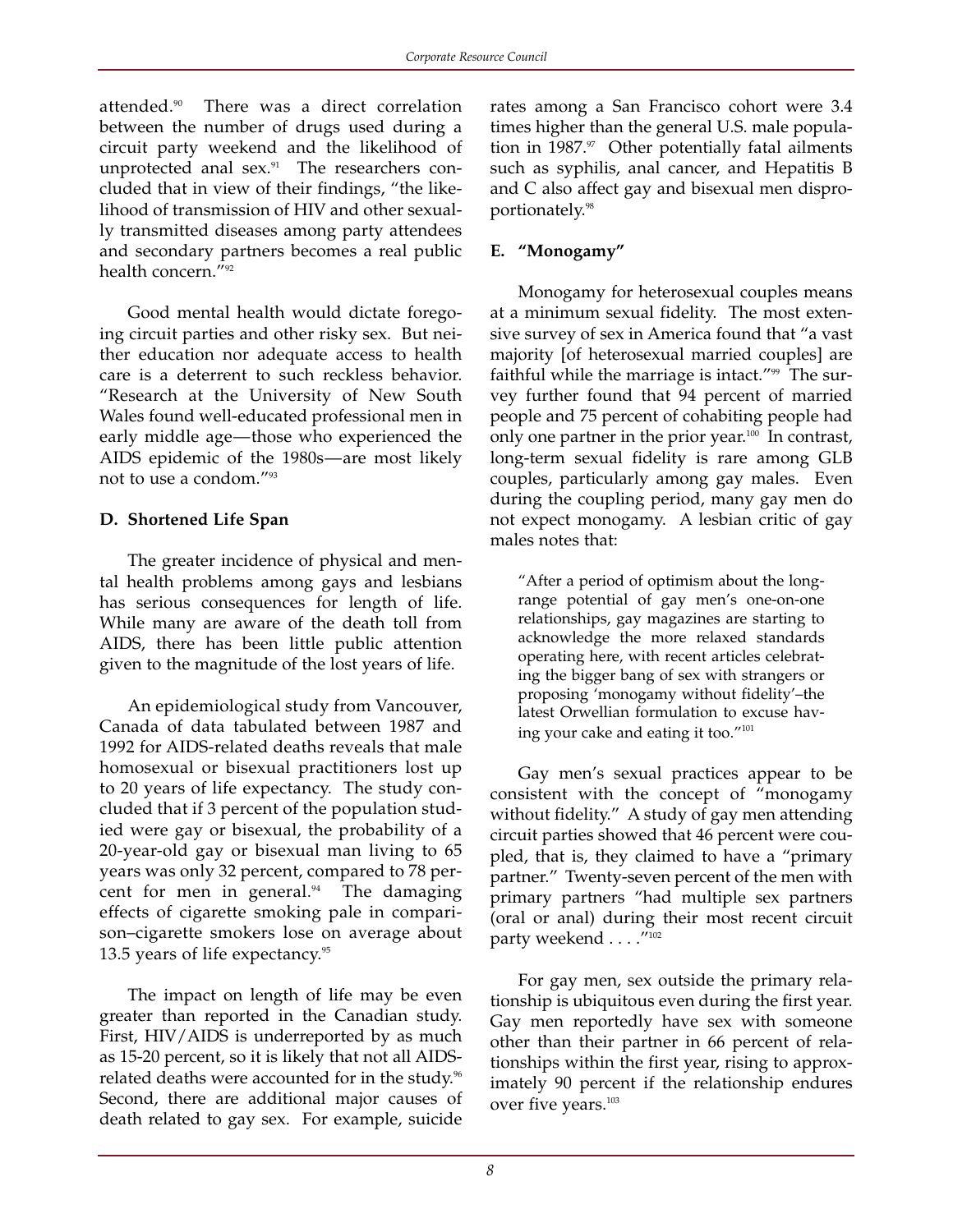And the average gay or lesbian relationship is short lived. In one study, only 15 percent of gay men and 17.3 percent of lesbians had relationships that lasted more than three years.<sup>104</sup> Thus, the studies reflect very little long-term monogamy in GLB relationships.

# **II. CULTURAL IMPLICATIONS OF PROMISCUITY**

*"Don't tear down a fence until you know why it was put up." ~ African proverb*

The societal implications of the unrestrained sexual activity described above are devastating. The ideal of sexual activity being limited to marriage, always defined as male-female, has been a fence erected in all civilizations around the globe.105 Throughout history, many people have climbed over the fence, engaging in premarital, extramarital and homosexual sex. Still, the fence stands; the limits are visible to all. Climbing over the fence, metaphorically, has always been recognized as a breach of those limits, even by the breachers themselves. No civilization can retain its vitality for multiple generations after removing the fence.<sup>106</sup>

But now social activists are saying that there should be no fence, and that to destroy the fence is an act of liberation.<sup>107</sup> If the fence is torn down, there is no visible boundary to sexual expression. If gay sex is socially acceptable, what logical reason can there be to deny social acceptance of adultery, polygamy, or pedophilia? The polygamist movement already has support from some of the advocates for GLB rights.108 And some in the psychological profession are floating the idea that maybe pedophilia is not so damaging to children after all.<sup>109</sup>

Lesbian social critic Camille Paglia observes, "history shows that male homosexuality, which like prostitution flourishes with urbanization and soon becomes predictably ritualized, always tends toward decadence."110 Gay author Gabriel Rotello writes of the changes in homosexual behavior in the last century:

"Most accounts of male-on-male sex from the early decades of this century [20th] cite oral sex, and less often masturbation, as the predominant forms of activity, with the acknowledged homosexual fellating or masturbating his partner. Comparatively fewer accounts refer to anal sex. My own informal survey of older gay men who were sexually active prior to World War II gives credence to the idea that anal sex, especially anal sex with multiple partners, was considerably less common than it later became."111

Not only has the practice of anal sex increased, condom use has declined 20 percent and multi-partner sex has doubled in the last seven years,<sup>112</sup> despite billions of dollars spent on HIV prevention campaigns. "In many cases, the prevention slogans that galvanized gay men in the early years of the epidemic now fall on deaf ears."113 As should be expected, the health-care costs resulting from gay promiscuity are substantial.<sup>114</sup>

Social approval of gay sex leads to an increase in such behavior. As early as 1993, Newsweek reported that the growing media presence and social acceptance of homosexual behavior was leading to teenager experimentation to the extent that it was "becoming chic."115 A more recent report stated that "the way gays and lesbians appear in the media may make some people more comfortable acting on homosexual impulses."<sup>116</sup> In addition, one of the goals of GLB advocates' quest for domestic partner benefits from employers is to motivate more gays and lesbians "to come out of the closet."117 If, as suggested above, being "out" results in a greater incidence of promiscuity, employer decisions to provide domestic partner benefits may have a negative impact on employee health. Indeed, giving gays and lesbians the social approval they desire may ultimately lead to an early death for employees who otherwise might have restrained their sexual behavior.

Research designed to prove that gays and lesbians are "born that way" has come up empty—there is no scientific evidence that being gay or lesbian is genetically determined.<sup>118</sup> Even researcher Dean Hamer, who once hoped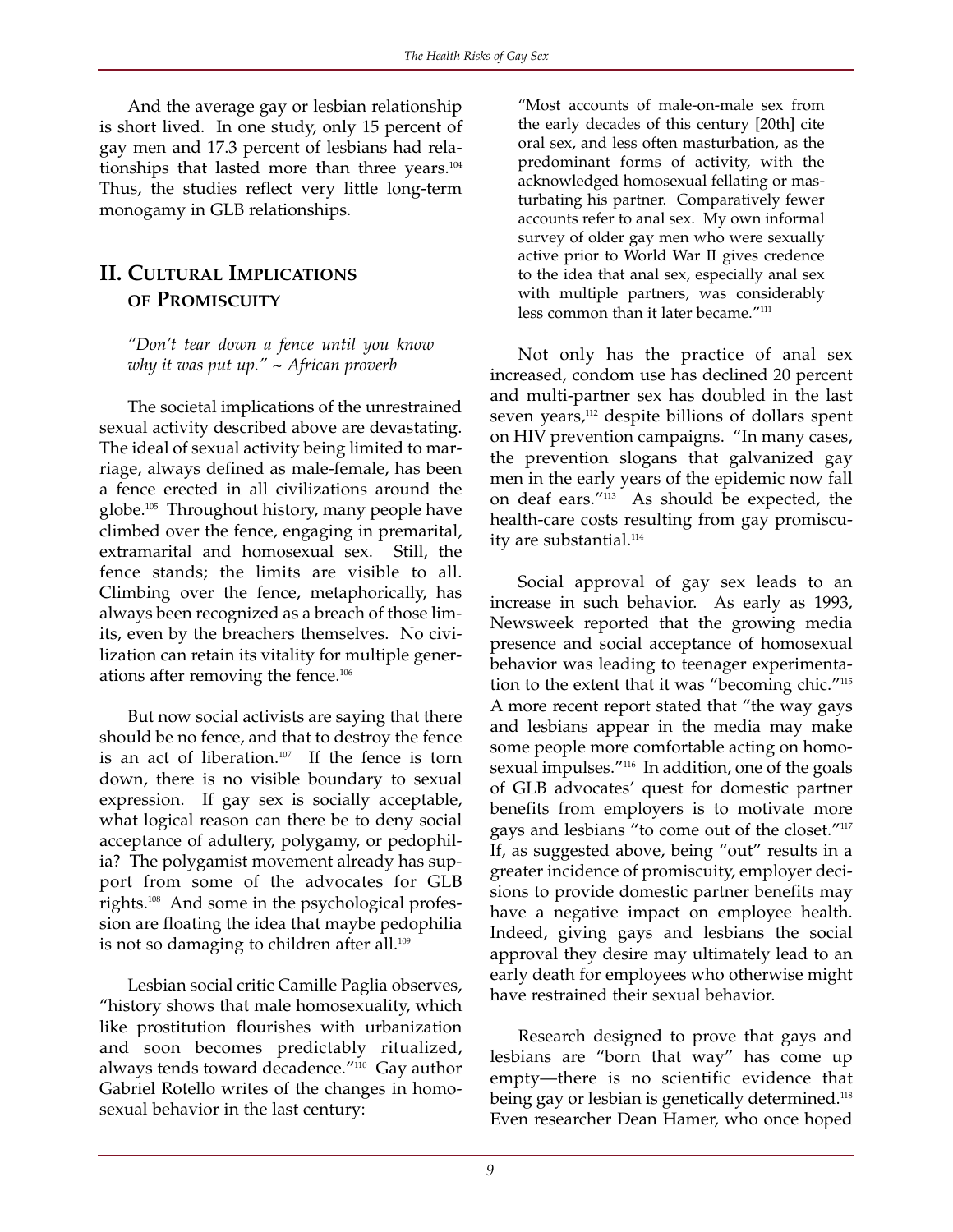he had identified a "gay gene," admits "there is a lot more than just genes going on."119

### **CONCLUSION**

It is clear that there are serious medical consequences to same-sex behavior. Identification with a GLB community appears to lead to an increase in promiscuity, which in turn leads to a myriad of sexually transmitted diseases and even early death. A compassionate response to requests for social approval and recognition of GLB relationships is not to assure gays and lesbians that homosexual relationships are just like heterosexual ones, but to point out the health risks of gay sex and promiscuity. Approving same-sex relationships is detrimental to employers, employees and society in general.

## **APPENDIX A**

#### **Definitional Impediments to Research**

Unfortunately, endeavors to assess the actual practices and the health consequences of male and female homosexual behavior are hampered by imprecise definitions. For many, being gay or lesbian or bisexual is a political identity that does not necessarily correspond to sexual behavior. And investigators find that sexual behavior fluctuates over time:

"[P]eople often change their sexual behavior during their lifetimes, making it impossible to state that a particular set of behaviors defines a person as gay. A man who has sex with men today, for example, might not have done so 10 years ago."<sup>120</sup>

Defining the terms becomes even more difficult when people who identify as gay or lesbian enter heterosexual relationships. Joanne Loulan, a well-known lesbian, has talked openly about her two-year relationship with a man: "'I come from this background that sex is an activity, it's not an identity,' says Loulan. 'It was funny for a while, but then it turned out to be something more connected, more deep. Something more important. And that's when my life started really going topsy turvy.'" While critics complain that "You can't be a lesbian and be having sex with men," Loulan sees no contradiction in the fact that she "adamantly refuses to call herself a bisexual, to give up the lesbian identity."<sup>121</sup>

Several high-profile lesbian media stars that have abandoned lesbianism further illustrate the difficulty in defining homosexuality. An article about the now defunct couple, Anne Heche and Ellen Degeneres, said, "Although the pair never publicly discussed the reason for their breakup, it has been heavily rumored that Heche decided to go back to heterosexuality."<sup>122</sup> Heche married a man on Sept. 1, 2001.<sup>123</sup>

As recently as June 2000, pop-music star Sinead O'Connor said, "I'm a lesbian . . . although I haven't been very open about that, and throughout most of my life I've gone out with blokes because I haven't necessarily been terribly comfortable about being a lesbian. But I actually am a lesbian."124 Then, shocking the gay world that applauded her "coming out," O'Connor's sexual identity fluctuated again when she withdrew from participating in a lesbian music festival because of her marriage to British Press Association reporter Nick Sommerlad.<sup>125</sup>

Although women get most of the press coverage of fluctuating between same-sex and heterosexual relationships, men can experience similar fluidity. Gay author John Stoltenberg has lived with a lesbian, Andrea Dworkin, since 1974.<sup>126</sup> And a 2000 survey in Australia found that 19 percent of gay men reported having sex with a woman in the six months prior to the survey.<sup>127</sup>

This fluctuation in sexual "orientation" inhibits the creation of a fixed definition of homosexuality. As one group of researchers stated the problem:

"Does a man who has homosexual sex in prison count as a homosexual? Does a man who left his wife of twenty years for a gay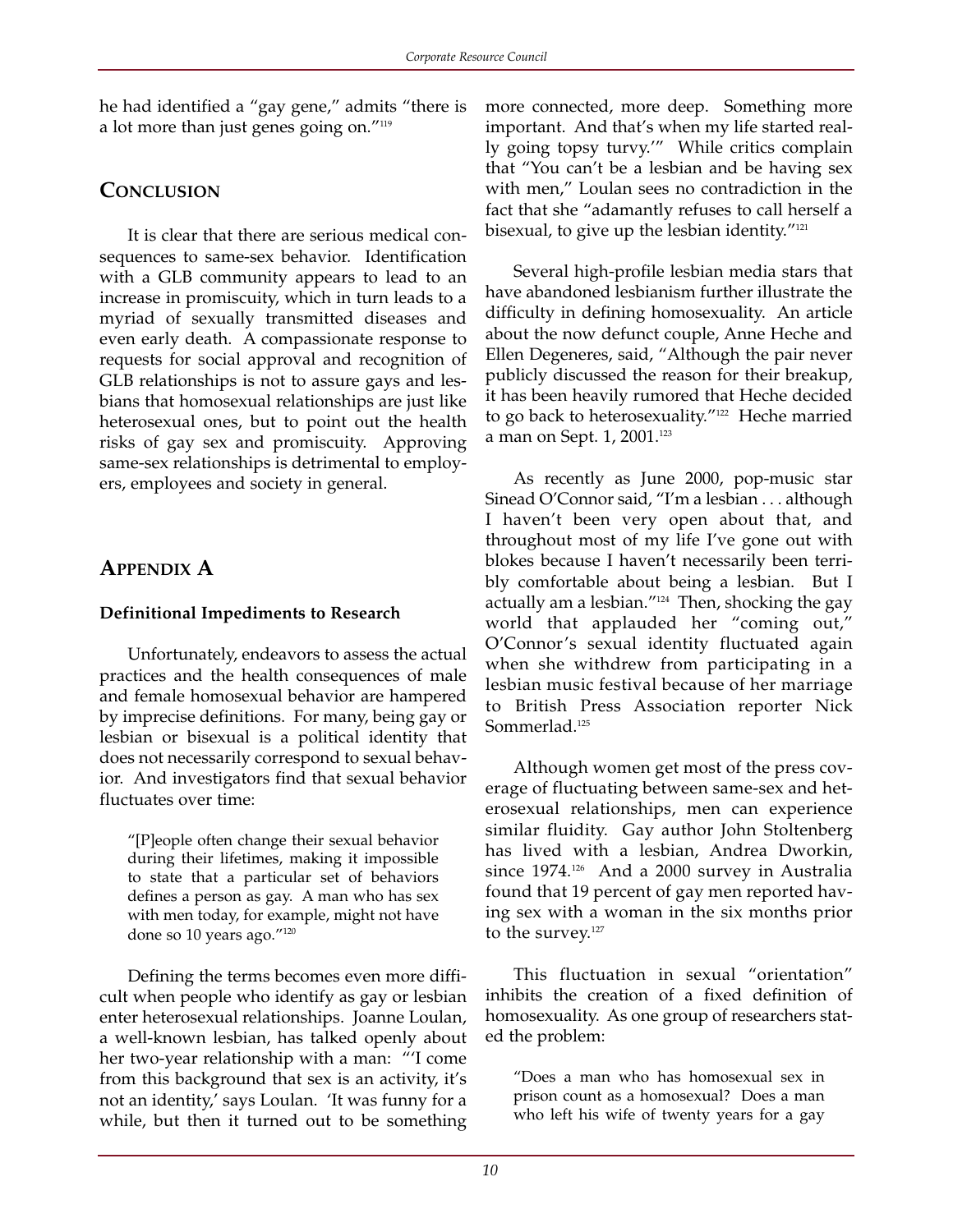lover count as a homosexual or heterosexual? Do you count the number of years he spent with his wife as compared to his lover? Does the married woman who had sex with her college roommate a decade ago count? Do you assume that one homosexual experience defines someone as gay for all time?"128

Despite the difficulty in defining homosexuality, the one thing that is clear is that those who engage in same-sex practices or identify themselves as gay, lesbian or bisexual constitute a very small percentage of the population. The most reliable studies indicate that 1-3 percent of people—and probably less than 2 percent—consider themselves to be gay, lesbian or bisexual, or currently practice same-sex sex.<sup>129</sup>

#### **ENDNOTES**

<sup>1</sup> "Tracking the Hidden Epidemics: Trends in STDs in the United States, 2000," Centers for Disease Control and Prevention (CDC), available at www.cdc.gov.

<sup>2</sup> Becky Birtha, "Gay Parents and the Adoption Option," *The Philadelphia Inquirer*, March 04, 2002, www.philly.com/mld/inquirer/news/editorial/ 2787531.htm; Grant Pick, "Make Room for Daddy—and Poppa," *The Chicago Tribune* Internet Edition, March 24, 2002, www.chicagotribune.com/features/magazine/chi-0203240463mar24.story

<sup>3</sup> Ellen C. Perrin, et al., "Technical Report: Coparent or Second-Parent Adoption by Same-Sex Parents," *Pediatrics*, 109(2): 341-344 (2002).

<sup>4</sup> Gabriel Rotello, *Sexual Ecology: AIDS and the Destiny of Gay Men*, p. 112, New York: Penguin Group, 1998 (quoting gay writer Michael Lynch).

<sup>5</sup> Alan P. Bell and Martin S. Weinberg, *Homosexualities: A study of Diversity Among Men and Women*, p. 308, Table 7, New York: Simon and Schuster, 1978.

<sup>6</sup> Leon McKusick, et al., "Reported Changes in the Sexual Behavior of Men at Risk for AIDS, San Francisco, 1982-84 the AIDS Behavioral Research Project," *Public Health Reports*, 100(6): 622-629, p. 625, Table 1 (November-December 1985). In 1982 respondents reported an average of 4.7 *new* partners in the prior month; in 1984, respondents reported an average of 2.5 *new* partners in the prior month. <sup>7</sup> "Increases in Unsafe Sex and Rectal Gonorrhea among Men Who Have Sex with Men—San Francisco, California, 1994-1997," *Mortality and Morbidity Weekly Report,* CDC, 48(03): 45-48, p. 45 (January 29, 1999).

<sup>8</sup> This was evident by the late 80's and early 90's. Jeffrey A. Kelly, PhD, et al., "Acquired Immunodeficiency Syndrome/Human Immunodeficiency Virus Risk Behavior Among Gay Men in Small Cities," *Archives of Internal Medicine*, 152: 2293-2297, pp. 2295-2296 (November 1992); Donald R. Hoover, et al., "Estimating the 1978-1990 and Future Spread of Human Immunodeficiency Virus Type 1 in Subgroups of Homosexual Men," *American Journal of Epidemiology*, 134(10): 1190-1205, p. 1203 (1991).

<sup>9</sup> A lesbian pastor made this assertion during a question and answer session that followed a presentation the author made on homosexual health risks at the Chatauqua Institute in Western New York, summer 2001.

<sup>10</sup> Paul Van de Ven, et al., "Facts & Figures: 2000 Male Out Survey," p. 20 & Table 20, monograph published by National Centre in HIV Social Research Faculty of Arts and Social Sciences, The University of New South Wales, February 2001.

 $11$  Rotello, pp. 43-46.

<sup>12</sup> *Ibid.*, pp. 165-172.

<sup>13</sup> Hoover, et al., Figure 3.

<sup>14</sup> "Basic Statistics," CDC—Division of HIV/AIDS Prevention, June 2001, www.cdc.gov/hiv/stats.htm. (Nearly 8% (50,066) of men with AIDS had sex with men *and* used intravenous drugs. These men are included in the 64% figure (411,933) of 649,186 men who have been diagnosed with AIDS.)

<sup>15</sup> Figures from a study presented at the Infectious Diseases Society of America meeting in San Francisco and reported by Christopher Heredia, "Big spike in cases of syphilis in S.F.: Gay, bisexual men affected most," *San Francisco Chronicle*, October 26, 2001, www.sfgate.com/cgi-bin/ article.cgi?file=/chronicle/archive/2001/10/26/MN7489 3.DTL.

<sup>16</sup> Catherine Hutchinson, et al., "Characteristics of Patients with Syphilis Attending Baltimore STD Clinics," *Archives of Internal Medicine*, 151: 511-516, p. 513 (1991).

<sup>17</sup> Katherine Fethers, Caron Marks, et al., "Sexually transmitted infections and risk behaviours in women who have sex with women," *Sexually Transmitted Infections,* 76(5): 345- 349, p. 347 (October 2000).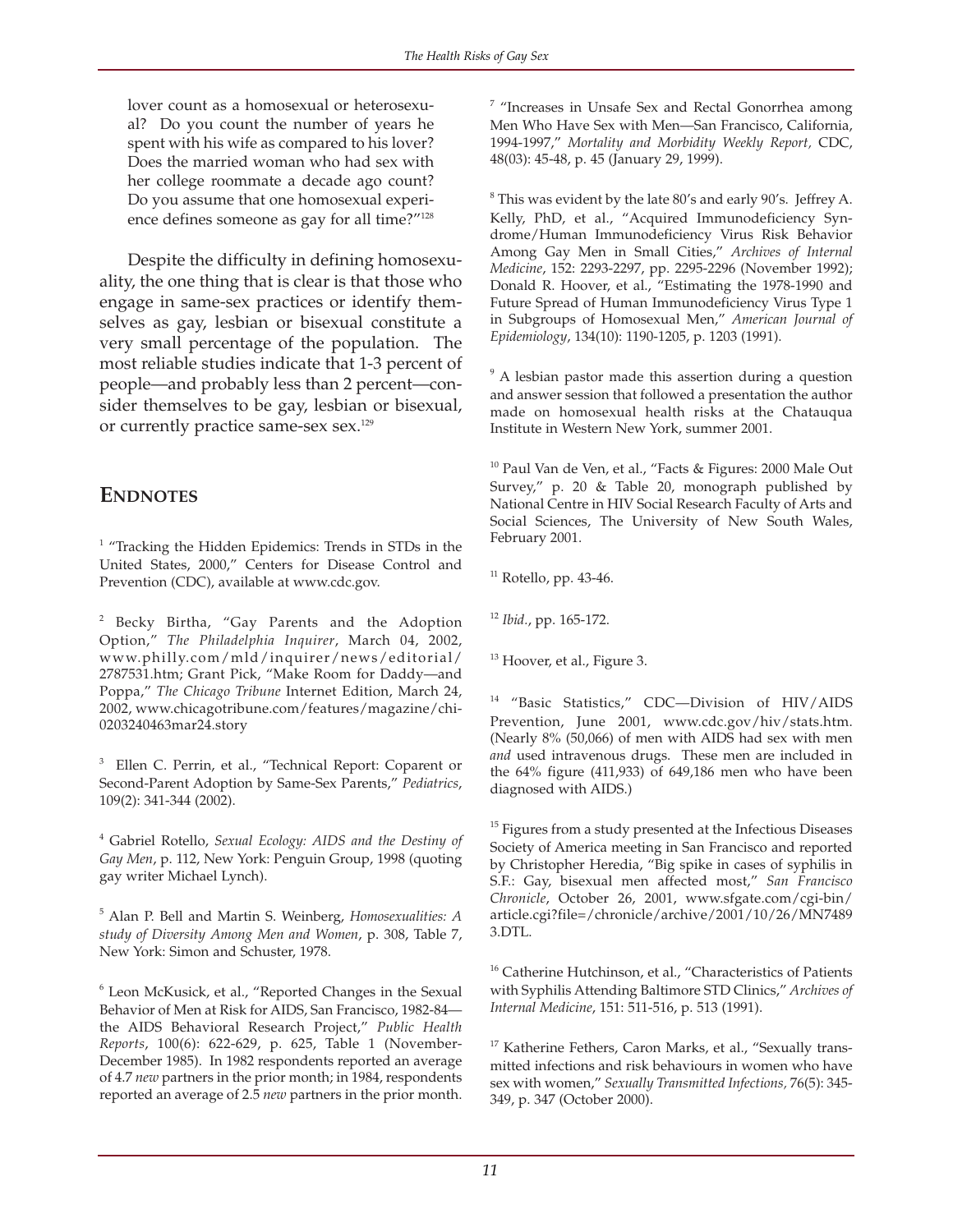<sup>18</sup> James Price, et al., "Perceptions of cervical cancer and pap smear screening behavior by Women's Sexual Orientation," *Journal of Community Health*, 21(2): 89-105 (1996); Daron Ferris, et al., "A Neglected Lesbian Health Concern: Cervical Neoplasia," *The Journal of Family Practice*, 43(6): 581-584, p. 581 (December 1996); C. Skinner, J. Stokes, et al., "A Case-Controlled Study of the Sexual Health Needs of Lesbians," *Sexually Transmitted Infections*, 72(4): 277-280, Abstract (1996).

<sup>19</sup> The Gay and Lesbian Medical Association (GLMA) recently published a press release entitled "Ten Things Gay Men Should Discuss with Their Health Care Providers" (July 17, 2002), www.glma.org/news/ releases/n02071710gaythings.html. The list includes: HIV/AIDS (Safe Sex), Substance Use, Depression/ Anxiety, Hepatitis Immunization, STDs, Prostate/ Testicular/Colon Cancer, Alcohol, Tobacco, Fitness and Anal Papilloma.

<sup>20</sup> R. R. Wilcox, "Sexual Behaviour and Sexually Transmitted Disease Patterns in Male Homosexuals," *British Journal of Venereal Diseases*, 57(3): 167-169, 167 (1981).

<sup>21</sup> Robert T. Michael, et al., *Sex in America: a Definitive Survey*, pp. 140-141, Table 11, Boston: Little, Brown, and Co., 1994; Rotello, pp. 75-76.

<sup>22</sup> Rotello, p. 92.

<sup>23</sup> Jon M. Richards, J. Michael Bedford, and Steven S. Witkin, "Rectal Insemination Modifies Immune Responses in Rabbits," *Science*, 27(224): 390-392 (1984).

<sup>24</sup> S. S. Witkin and J. Sonnabend, "Immune Responses to Spermatozoa in Homosexual Men," *Fertility and Sterility*, 39(3): 337-342, pp. 340-341 (1983).

<sup>25</sup> Anne Rompalo, "Sexually Transmitted Causes of Gastrointestinal Symptoms in Homosexual Men," *Medical Clinics of North America*, 74(6): 1633-1645 (November 1990); "Anal Health for Men and Women," *LGBTHealthChannel*, www.gayhealthchannel.com/analhealth/; "Safer Sex (MSM) for Men who Have Sex with Men," *LGBTHealthChannel*, www.gayhealthchannel.com/stdmsm/.

<sup>26</sup> "Resurgent Bacterial Sexually Transmitted Disease Among Men Who Have Sex With Men—King County, Washington, 1997-1999," *Morbidity and Mortality Weekly Report,* CDC, 48(35): 773-777 (September 10, 1999).

 $27$  Heredia, "Big spike in cases of syphilis in S.F.: Gay, bisexual men affected most."

<sup>28</sup> "Changing Patterns of Groups at High Risk for Hepatitis B in the United States," *Morbidity and Mortality Weekly* *Report,* CDC, 37(28): 429-432, p. 437 (July 22, 1988). Hepatitis B and C are viral diseases of the liver.

<sup>29</sup> Edward O. Laumann, John H. Gagnon, et al., *The social organization of sexuality: Sexual practices in the United States*, p. 293, Chicago: University of Chicago Press, 1994; Michael, et al., p. 176; David Forman and Clair Chilvers, "Sexual Behavior of Young and Middle-Aged Men in England and Wales," *British Medical Journal,* 298: 1137-1142 (1989); and Gary Remafedi, et al., "Demography of Sexual Orientation in Adolescents," *Pediatrics*, 89: 714-721 (1992). See appendix A.

<sup>30</sup> Mads Melbye, Charles Rabkin, et al., **"**Changing patterns of anal cancer incidence in the United States, 1940-1989," *American Journal of Epidemiology,* 139: 772-780, p. 779, Table 2 (1994).

<sup>31</sup> James Goedert, et al., for the AIDS-Cancer Match Study Group, "Spectrum of AIDS-associated malignant disorders," *The Lancet,* 351: 1833–1839, p. 1836 (June 20, 1998).

<sup>32</sup> "Anal Health for Men and Women," *LGBTHealthChannel*, www.gayhealthchannel.com/analhealth/; J. E. Barone, et al., "Management of Foreign Bodies and Trauma of the Rectum," *Surgery, Gynecology and Obstetrics,* 156(4): 453-457 (April 1983).

<sup>33</sup> Henry Kazal, et al., "The gay bowel syndrome: Clinicopathologic correlation in 260 cases," *Annals of Clinical and Laboratory Science*, 6(2): 184-192 (1976).

<sup>34</sup> Glen E. Hastings and Richard Weber, "Use of the term 'Gay Bowel Syndrome,'" reply to a letter to the editor, *American Family Physician*, 49(3): 582 (1994).

<sup>35</sup> *Ibid*.; E. K. Markell, et al., "Intestinal Parasitic Infections in Homosexual Men at a San Francisco Health Fair," *Western Journal of Medicine*, 139(2): 177-178 (August, 1983).

<sup>36</sup> "Hepatitis A among Homosexual Men—United States, Canada, and Australia," *Morbidity and Mortality Weekly Report,* CDC, 41(09): 155, 161-164 (March 06, 1992).

<sup>37</sup> Rompalo, p. 1640.

<sup>38</sup> H. Naher, B. Lenhard, et al., "Detection of Epstein-Barr virus DNA in anal scrapings from HIV-positive homosexual men," *Archives of Dermatological Research*, 287(6): 608- 611, Abstract (1995).

<sup>39</sup> B. L. Carlson, N. J. Fiumara, et al., "Isolation of Neisseria meningitidis from anogenital specimens from homosexual men," *Sexually Transmitted Diseases*, 7(2): 71-73 (April 1980).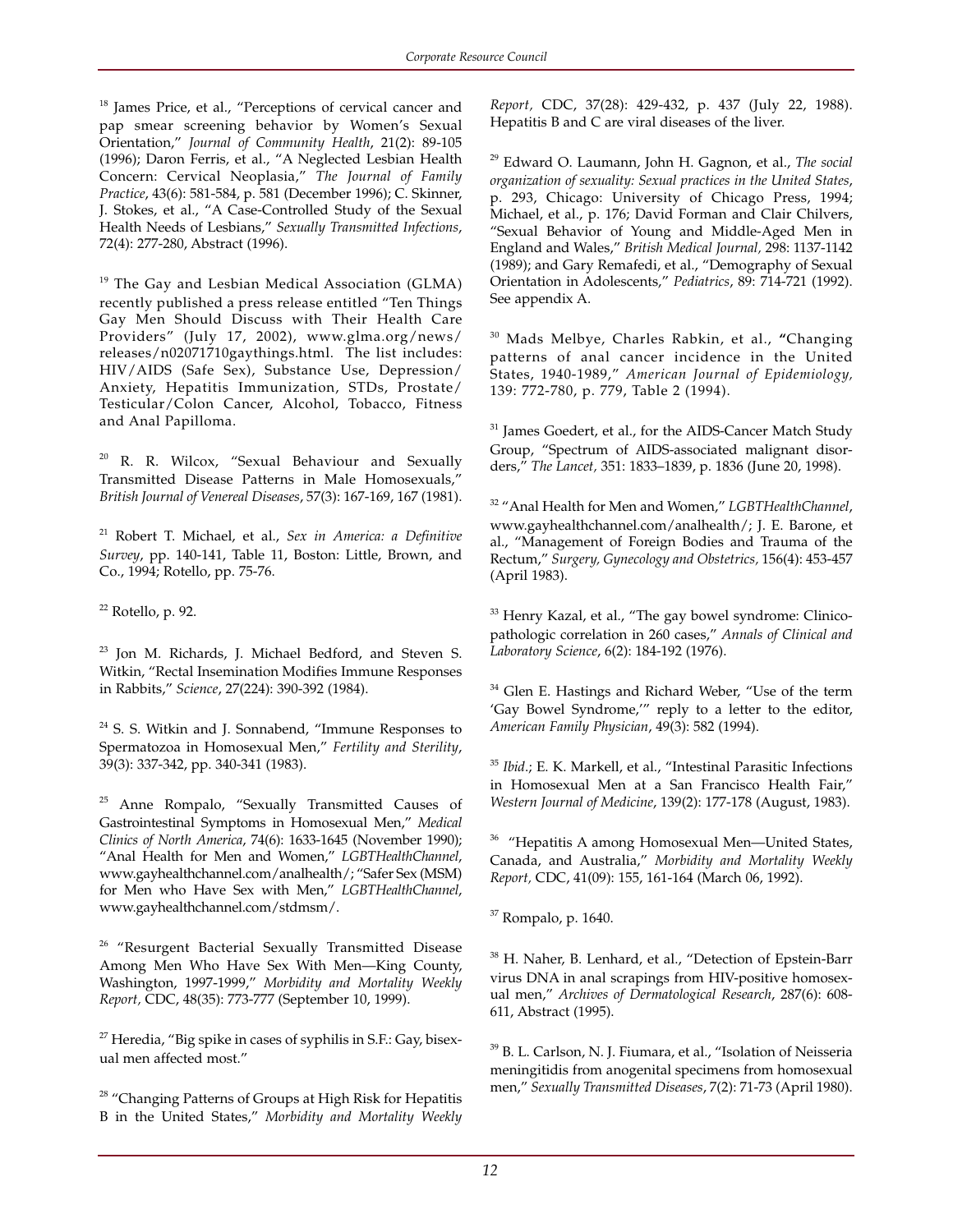<sup>40</sup> P. Paulet and G. Stoffels, "Maladies anorectales sexuellement transmissibles" ["Sexually-Transmissible Anorectal Diseases"], *Revue Medicale Bruxelles,* 10(8): 327-334, Abstract (October 10, 1989).

<sup>41</sup> "Hepatitis A among Homosexual Men-United States, Canada, and Australia," *Morbidity and Mortality Weekly Report,* CDC, 41(09): 155, 161-164 (March 06, 1992).

#### <sup>42</sup> *Ibid.*

<sup>43</sup> C. M. Thorpe and G. T. Keutsch, "Enteric bacterial pathogens: Shigella, Salmonella, Campylobacter," in K. K. Holmes, P. A. Mardh, et al., (Eds.), *Sexually Transmitted Diseases* (3rd edition), p. 549, New York: McGraw-Hill Health Professionals Division, 1999.

<sup>44</sup> Tim Bonfield, "Typhoid traced to sex encounters," Cincinnati Enquirer, April 26, 2001; Erin McClam, "Health Officials Document First Sexual Transmission of Typhoid in U.S.," Associated Press, April 25, 2001, www.thebody.com/ cdc/news\_updates\_archive/apr26\_01/typhoid.html. A representative of the Foodborne and Diarrheal Diseases Branch, Division of Bacterial and Mycotic Diseases at the CDC in Atlanta, Georgia, confirmed this report and provided a link to the AP story on October 4, 2002.

<sup>45</sup> Jeffrey Martin, et al., "Sexual Transmission and the Natural History of Human Herpes Virus 8 Infection," *New England Journal of Medicine*, 338(14): 948-954, p. 952 (1998).

<sup>46</sup> Alexandra M. Levine, "Kaposi's Sarcoma: Far From Gone," paper presented at  $5<sup>th</sup>$  International AIDS Malignancy Conference, April 23-25, 2001, Bethesda, Maryland, www.medscape.com/viewarticle/420749.

<sup>47</sup> "Paraphilias," *Diagnostic and Statistical Manual of Mental Disorders, Fourth Edition, Text Revision*, p. 576, Washington: American Psychiatric Association, 2000; Karla Jay and Allen Young, *The Gay Report: Lesbians and Gay Men Speak Out About Sexual Experiences and Lifestyles,* pp. 554-555, New York: Summit Books (1979).

<sup>48</sup> Jay and Young, pp. 554-555.

<sup>49</sup> Sade, Marquis de, *Justine or Good Conduct Well Chastised* (1791)*,* New York: Grove Press (1965).

<sup>50</sup> Michigan Rope internet advertisement for "Bondage and Beyond," which was scheduled for February 9-10, 2002, near Detroit, Michigan, www.michiganrope.com/ MichiganRopeWorkshop.html. The explicit nature of the advertisement was changed following unexpected publicity, and the hotel where the conference was scheduled ultimately canceled it. Marsha Low, "Hotel Ties Noose Around 2-Day Bondage Meeting," *Detroit Free Press*, January 25, 2002, www.freep.com/news/locoak/ nrope25\_20020125.htm.

<sup>51</sup> Allyson Smith, "Ramada to host 'Vicious Valentine' Event," *WorldNet Daily*, February 14, 2002, www.worldnetdaily.com/news/article.asp?ARTICLE\_ID=26453; "Vicious Valentine 5 Celebrates Mardi Gras, Feb 15-17, 2002," www.leatherquest.com/events/vv2002.htm.

<sup>52</sup> The sadistic rape of 13-year-old Jesse Dirkhising on September 26, 1999, left him dead. See Andrew Sullivan, "The Death of Jesse Dirkhising," *The Pittsburgh Post-Gazette*, April 1, 2001.

<sup>53</sup> Jay and Young, pp. 554-555.

<sup>54</sup> Gay and Lesbian Medical Association, "MSM: Clinician's Guide to Incorporating Sexual Risk Assessment in Routine Visits," www.glma.org/medical/clinical/msm\_assessment.html.

<sup>55</sup> S. Bygdeman, "Gonorrhea in men with homosexual contacts. Serogroups of isolated gonococcal strains related to antibiotic susceptibility, site of infection, and symptoms," *British Journal of Venereal Diseases*, 57(5): 320-324, Abstract (October 1981).

<sup>56</sup> As of January 1, 1999, the National Cancer Institute (NCI) estimated the cancer prevalence in the United States to be 8.9 million. "Estimated US Cancer Prevalence Counts: Who Are Our Cancer Survivors in the US?," *Cancer Control & Population Sciences*, National Cancer Institute, April 2002, www.cancercontrol.cancer.gov/ocs/prevalence. In 1999, the American Cancer Society (ACS) estimated 1,221,800 new cancer cases in the US and an estimated 563,100 cancer related deaths, "Cancer Facts and Figures 1999," p. 4, American Cancer Society, Inc., 1999, www.cancer.org/ downloads/STT/F&F99.pdf; in 2000, the ACS estimated 1,220,100 new cancer cases and 552,200 deaths from cancer, "Cancer Facts and Figures 2000," p. 4, American Cancer Society, Inc., 2000, www.cancer.org/downloads/STT/ F&F00.pdf; in 2001, the ACS estimated a total number of 1,268,000 new cases of cancer and 553,400 deaths, "Cancer Facts and Figures 2001," p. 5, American Cancer Society, Inc., 2001, www.cancer.org/downloads/STT/ F&F2001.pdf. This results in an estimated growth of 2,041,200 new cancer cases over the past three years and an estimated 10,941,200 people with cancer as of January 1, 2002. In 2001 there were 793,025 reported AIDS cases. "Basic Statistics," CDC—Division of HIV/AIDS Prevention, June 2001, www.cdc.gov/hiv/stats.htm.

<sup>57</sup> The federal spending for AIDS research in 2001 was \$2,247,000,000, while the spending for cancer research was not even double that at \$4,376,400,000. "Funding For Research Areas of Interest," National Institute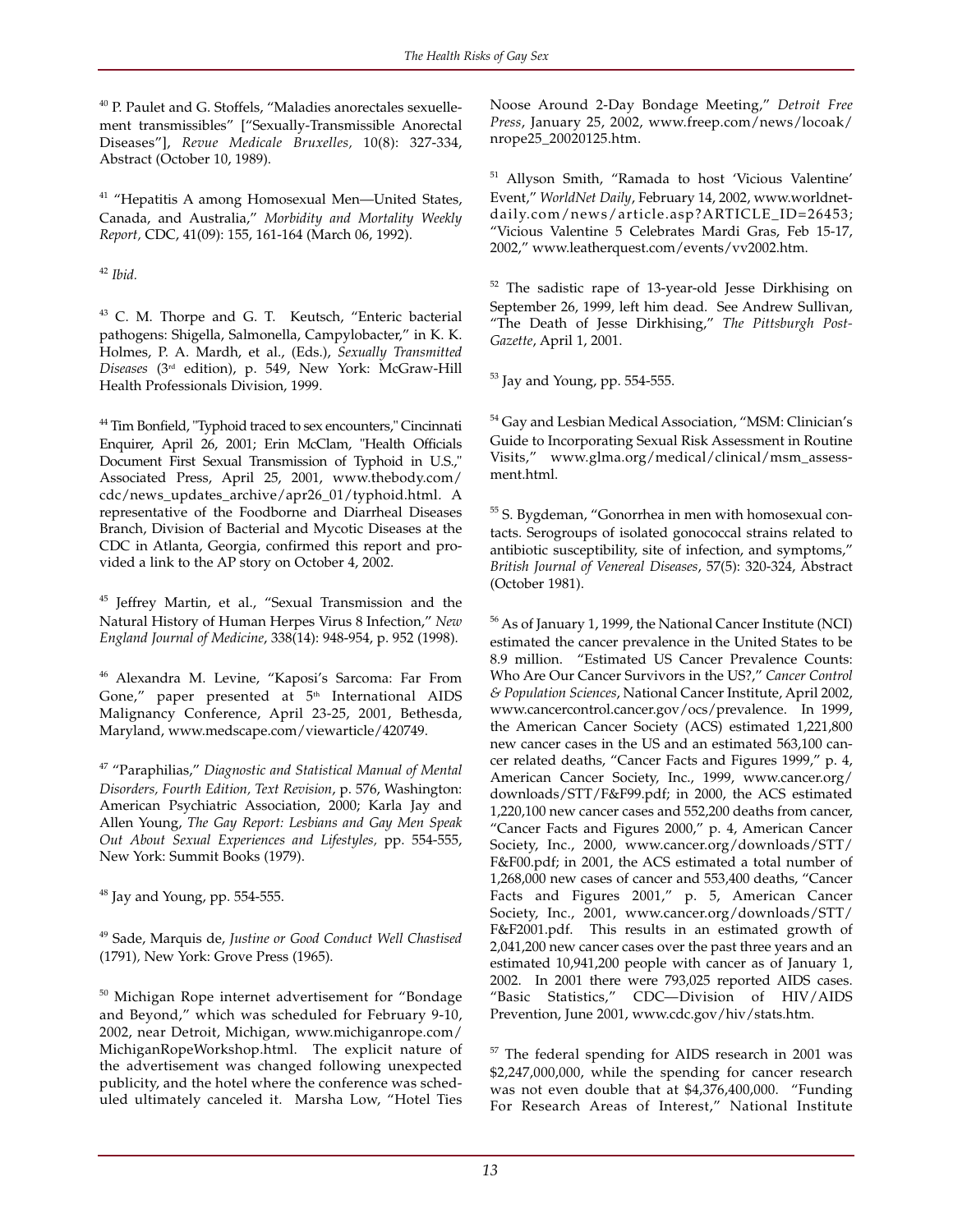of Health, 2002, www4.od.nih.gov/officeofbudget/ FundingResearchAreas.htm.

<sup>58</sup> *Ibid.*; "Fast Stats A to Z: Diabetes," CDC - National Center for Health Statistics, June 04, 2002, www.cdc.gov/nchs/ fastats/diabetes.htm; "Fast Stats A to Z: Heart Disease," CDC - National Center for Health Statistics, June 06, 2002, www.cdc.gov/nchs/fastats/heart.htm.

<sup>59</sup> Gay and Lesbian Medical Association Press Release, "Ten Things Lesbians Should Discuss with Their Health Care Providers" (July 17, 2002), www.glma.org/news/ releases/n02071710lesbianthings.html. The list includes Breast Cancer, Depression/Anxiety, Gynecological Cancer, Fitness, Substance Use, Tobacco, Alcohol, Domestic Violence, Osteoporosis and Heart Health.

 $60$  Michael, et al., p. 176 ("about 1.4 percent of women said they thought of themselves as homosexual or bisexual and about 2.8% of the men identified themselves in this way").

<sup>61</sup> See Appendix A.

<sup>62</sup> Skinner, et al., Abstract; Ferris, et al. p. 581; James Price, et al., p. 90; see Appendix A.

<sup>63</sup> Katherine Fethers, et al., "Sexually transmitted infections and risk behaviours in women who have sex with women," *Sexually Transmitted Infections*, 76(5): 345-349, p. 348 (2000).

<sup>64</sup> *Ibid*., p. 347.

<sup>65</sup> *Ibid.*

<sup>66</sup> *Ibid.*

<sup>67</sup> *Ibid*., p. 348.

<sup>68</sup> *Ibid*., p. 347, Table 1; Susan D. Cochran, et al., "Cancer-Related Risk Indicators and Preventive Screening Behaviors Among Lesbians and Bisexual Women," *American Journal of Public Health*, 91(4): 591-597 (April 2001); Juliet Richters, Sara Lubowitz, et al., "HIV risks among women in contact with Sydney's gay and lesbian community," *Venereology,* 11(3): 35–38 (1998); Juliet Richters, Sarah Bergin, et al., "Women in Contact with the Gay and Lesbian Community: Sydney Women and Sexual Health Survey 1996 and 1998," National Centre in HIV Social Research, University of New South Wales, 1999.

<sup>69</sup> Fethers, et al., p. 347 and Table 1*.*

<sup>70</sup> Barbara Berger, Shelley Kolton, et al., "Bacterial vaginosis in lesbians: a sexually transmitted disease," *Clinical Infectious Diseases,* 21: 1402-1405 (1995).

<sup>71</sup> E. H. Koumans, et al., "Preventing adverse sequelae of Bacterial Vaginosis: a Public Health Program and Research Agenda," *Sexually Transmitted Diseases*, 28(5): 292-297 (May 2001); R. L. Sweet, "Gynecologic Conditions and Bacterial Vaginosis: Implications for the Non-Pregnant Patient," *Infectious Diseases in Obstetrics and Gynecology*, 8(3): 184-190 (2000).

<sup>72</sup> Kathleen M. Morrow, Ph.D., et al., "Sexual Risk in Lesbians and Bisexual Women," *Journal of the Gay and Lesbian Medical Association*, 4(4): 159-165, p. 161 (2000).

<sup>73</sup> *Ibid*., p. 159.

<sup>74</sup> For example, Judith Bradford, Caitlin Ryan, and Esther D. Rothblum, "National Lesbian Health Care Survey: Implications for Mental Health Care," *Journal of Consulting and Clinical Psychology*, 62(2): 228-242 (1994); Richard C. Pillard, "Sexual orientation and mental disorder," *Psychiatric Annals,* 18(1): 52-56 (1988); see also Mubarak S. Dahir, "The Gay Community's New Epidemic," *Daily News* (June 5, 2000), www.gaywired.com/story detail.cfm?Section=12&ID=148&ShowDate=1.

<sup>75</sup> Katherine A. O'Hanlan, M.D., et al., "Homophobia As a Health Hazard," Report of the Gay & Lesbian Medical Association, pp. 3, 5, www.ohanlan.com/phobiahzd.htm; Laura Dean, et al., "Lesbian, Gay, Bisexual, and Transgender Health: Findings & Concerns," *Journal of the Gay & Lesbian Medical Association*, 4(3): 102-151, pp. 102, 116 (2000).

<sup>76</sup> "Netherlands Ends Discrimination in Civil Marriage: Gays to Wed," Lambda Legal Defense and Education Fund Press Release, March 30, 2001, http://lambdalegal.org/cgibin/pages/documents/record?record=814.

<sup>77</sup> Theo Sandfort, Ron de Graaf, et al., "Same-sex Sexual Behavior and Psychiatric Disorders," *Archives of General Psychiatry*, 58(1): 85-91, p. 89 and Table 2 (January 2001).

<sup>78</sup> *Ibid*.

<sup>79</sup> *Ibid*., p. 89.

<sup>80</sup> *Ibid*., p. 90 (emphasis added).

<sup>81</sup> *Ibid*.

<sup>82</sup> Erica Goode, "With Fears Fading, More Gays Spurn Old Preventive Message," *New York Times,* August 19, 2001.

<sup>83</sup> *Ibid*.

<sup>84</sup> *Ibid*.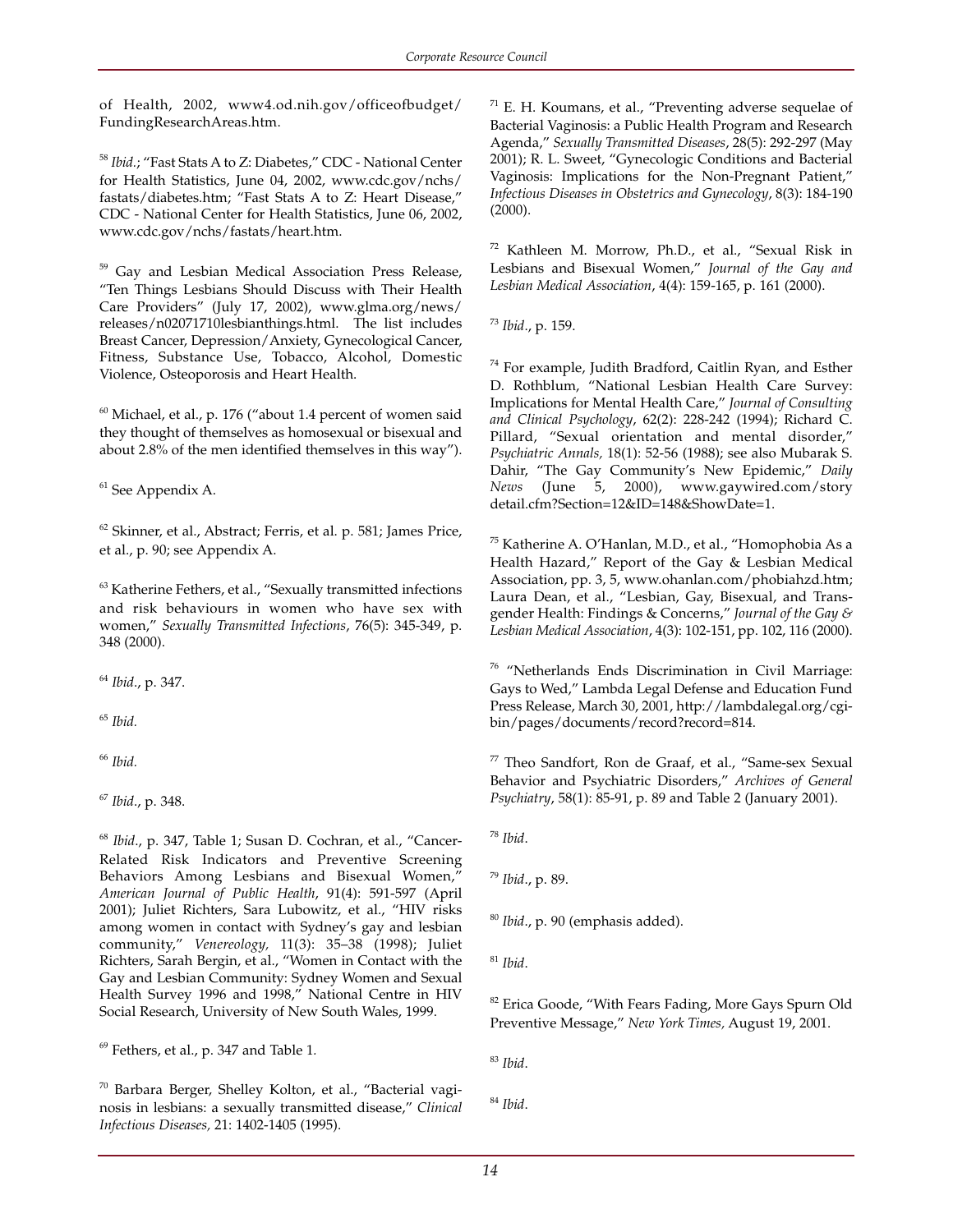<sup>85</sup> *Ibid*.

<sup>86</sup> "Officials Voice Alarm Over Halt in AIDS Decline," *New York Times,* August 14, 2001.

<sup>87</sup> "A uniform definition of a circuit party does not exist, partly because such parties continue to evolve. However, a circuit party tends to be a multi-event weekend that occurs each year at around the same time and in the same town . . . ." Gordon Mansergh, Grant Colfax, et al., "The Circuit Party Men's Health Survey: Findings and Implications for Gay and Bisexual Men," *American Journal of Public Health*, 91(6): 953-958, p. 953 (June 2001).

<sup>88</sup> *Ibid*., p. 955.

<sup>89</sup> *Ibid*., p. 956.

<sup>90</sup> *Ibid*., pp. 956-957, Tables 2 & 3.

<sup>91</sup> *Ibid*., pp. 956-957.

<sup>92</sup> *Ibid.*, p. 957. The authors' recommendation was more education.

 $93$  Julie Robotham, "Safe sex by arrangement as gay men reject condoms," *Sydney Morning Herald*, June 7, 2001. Data source: 2000 Male Out Survey, National Centre in HIV Social Research, Australia.

<sup>94</sup> R. S. Hogg, S. A. Strathdee, et al., "Modeling the Impact of HIV Disease on Mortality in Gay and Bisexual Men," *International Journal of Epidemiology,* 26(3): 657-661, p. 659 (1997). Death as the result of HIV infection has dropped significantly since 1996. "Life Expectancy Hits New High in 2000; Mortality Declines for Several Leading Causes of Death," CDC News Release, October 10, 2001, www.cdc.gov/nchs/releases/01news/mort2k.htm. Nevertheless, it remains a significant factor in shortened life expectancy for homosexual practitioners.

<sup>95</sup> Press Release, *Smoking costs nation \$150 billion each year in health costs, lost productivity*, CDC, Office of Communication, April 12, 2002, www.cdc.gov/od/oc/media/ pressrel/r020412.htm.

<sup>96</sup> Hogg, et al., p. 660.

<sup>97</sup> *Ibid*.

<sup>98</sup> "Hepatitis A vaccination of men who have sex with men—Atlanta, Georgia, 1996-1997," *Morbidity and Mortality Report*, CDC, 47(34): 708-711 (September 4, 1998).

<sup>99</sup> Robert T. Michael, et al., p. 89.

<sup>100</sup> *Ibid*., p. 101.

<sup>101</sup> Camille Paglia, "I'll take religion over gay culture," *Salon.com* online magazine, June 1998, www.frontpagemag.com/archives/guest\_column/ paglia/gayculture.htm.

<sup>102</sup> Gordon Mansergh, Grant Colfax, et al., p. 955.

<sup>103</sup> Joseph Harry, *Gay Couples*, p. 116, New York: Praeger Books, 1984.

<sup>104</sup> Marcel T. Saghir, M.D. and Eli Robins, M.D., *Male and Female Homosexuality: A Comprehensive Investigation*, p. 57 Table 4.13, p. 225 Table 12.10, Baltimore: The Williams & Wilkins Company, 1973.

<sup>105</sup> The existence of limited homosexual relationships in primitive cultures, or even extensive homosexuality in declining civilizations, such as those cited by advocates of same-sex marriage, does not challenge the existence of a prevailing norm. See, for example, William N. Eskridge, Jr., *The Case for Same-Sex Marriage*, Chapter 2, New York: The Free Press, 1996.

<sup>106</sup> Joseph D. Unwin, "Sexual Regulations and Cultural Behaviour," pp. 18-19, reprint of Oxford University Press publication of speech given before the Medical Section of the British Psychological Society, March 27, 1935.

<sup>107</sup> For example, see the website of the National Coalition for Sexual Freedom, Inc., www.ncsfreedom.org.

<sup>108</sup> "The ACLU believes that criminal and civil laws prohibiting or penalizing the practice of plural marriage violate constitutional protections . . . ." 1992 Policy Guide of the ACLU, Policy #91, p. 175.

<sup>109</sup> Judith Levine, *Harmful to Minors: The Perils of Protecting Children from Sex*, Minneapolis: University of Minnesota Press, 2002; Bruce Rind, Philip Tromovitch, and Robert Bauserman, "A Meta-Analytic Examination of Assumed Properties of Child Sexual Abuse Using College Samples," *Psychological Bulletin*, 124(1): 22-53 (July 1998).

<sup>110</sup> Paglia, June 23, 1998.

<sup>111</sup> Rotello, p. 42.

<sup>112</sup> Goode, August 19, 2001.

<sup>113</sup> *Ibid*.

<sup>114</sup> See Michael Hamrick, *The Hidden Costs of Domestic Partner Benefits,* pp. 3-4 (Corporate Resource Council, 2002).